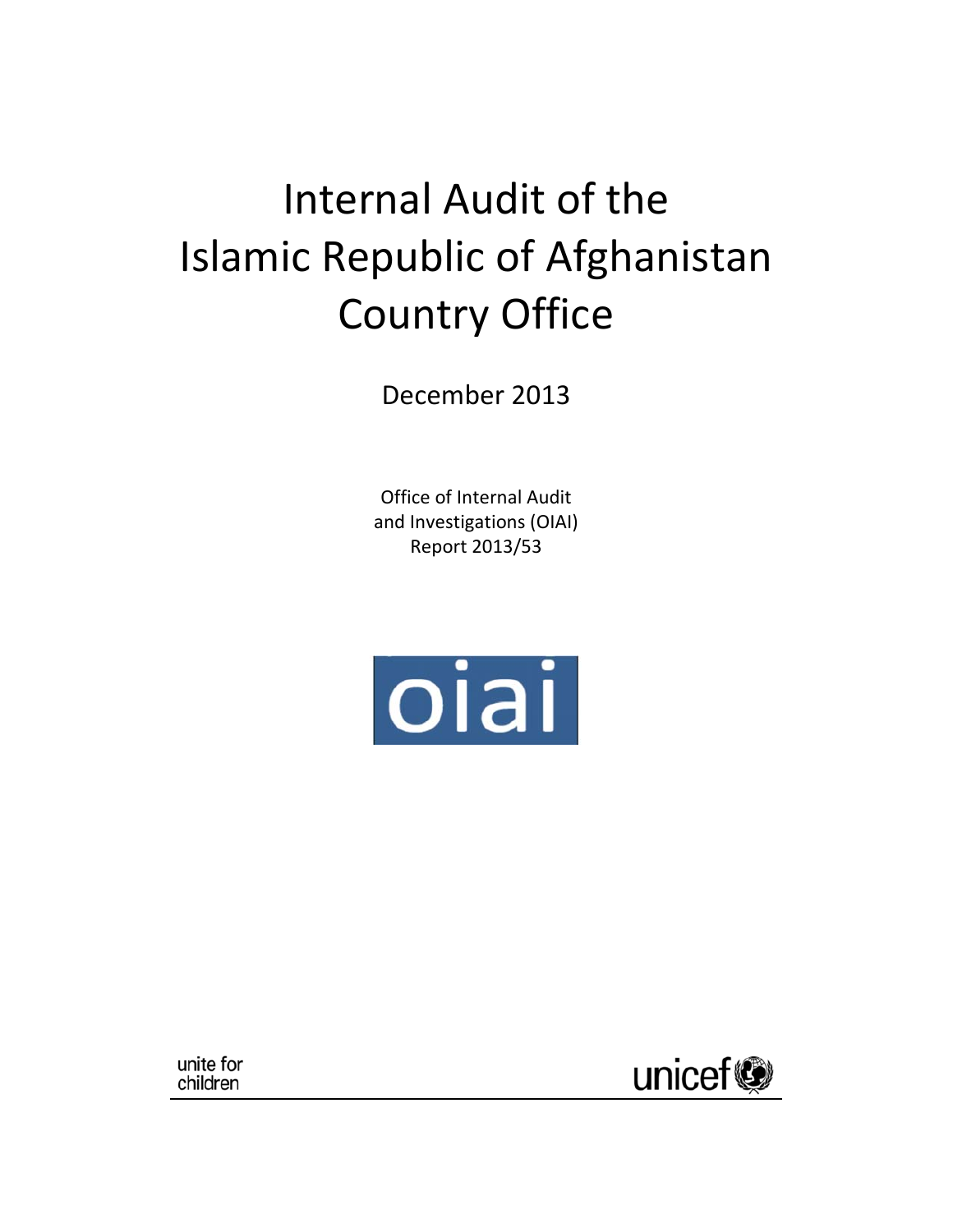## Summary

The Office of Internal Audit and Investigations (OIAI) has conducted an audit of the Islamic Republic of Afghanistan Country Office. The audit team visited the Afghanistan Country Office from 16 September to 15 October 2013. The audit sought to assess the governance, programme management and operations support over the office's activities, and covered the period from January 2012 to September 2013.

The budget for the 2010‐2013 programme is US\$ 401 million, of which US\$ 158 million is Regular Resources (RR) and US\$ 243 million is Other Resources (OR). RR are core resources that are not earmarked for a specific purpose, and can be used by UNICEF wherever they are needed; OR are contributions that may have been made for a specific purpose such as a particular programme, strategic priority or emergency response, and may not always be used for other purposes without the donor's agreement. An office is expected to raise the bulk of the resources it needs for the country programme itself, as Other Resources. The Afghanistan programme isthe fourth largest of all Executive Board‐approved UNICEF country programmes in terms of RR.

## Action agreed following the audit

As a result of the audit, and in discussion with the audit team, the country office has agreed to take a number of measures to address all the issues raised in this report. Two of these are being implemented by the country office as a high priority – that is to say, they concern issues that require immediate management attention. These measures are as follows:

- The office agrees to strengthen coordination with the Ministry of Finance to bring about meaningful participation by UN agencies in ongoing policy dialogue on aid effectiveness. The office will also include, in the country programme for 2015‐2019, an adequate strategy for UNICEF to meet the Government's needs for oversight and coordination of UN programmes in the country.
- With regard to construction of schools, the office agrees to consult the Ministry of Education and respective donors in making the necessary adjustments to ensure that construction is undertaken within an agreed timeframe. The office also agrees to ensure sufficient staffing in its construction unit; secure the Ministry of Education's commitment to expedite the procurement process; review the work of the third-party monitoring organization; take appropriate action to ensure timely receipt of monthly progressreports and other deliverables; and obtain the required local procurement authorization from Supply Division.

## Conclusion

Based on the audit work performed, OIAI concluded at the end of the audit that, subject to implementation of the agreed actions described, the controls and processes over the country office were generally established and functioning during the period under audit.

The Afghanistan country office, with support from the Regional Office for South Asia, and OIAI will work together to monitor implementation of the measures that have been agreed.

| Office of Internal Audit and Investigations (OIAI)<br>December 2013 |
|---------------------------------------------------------------------|
|---------------------------------------------------------------------|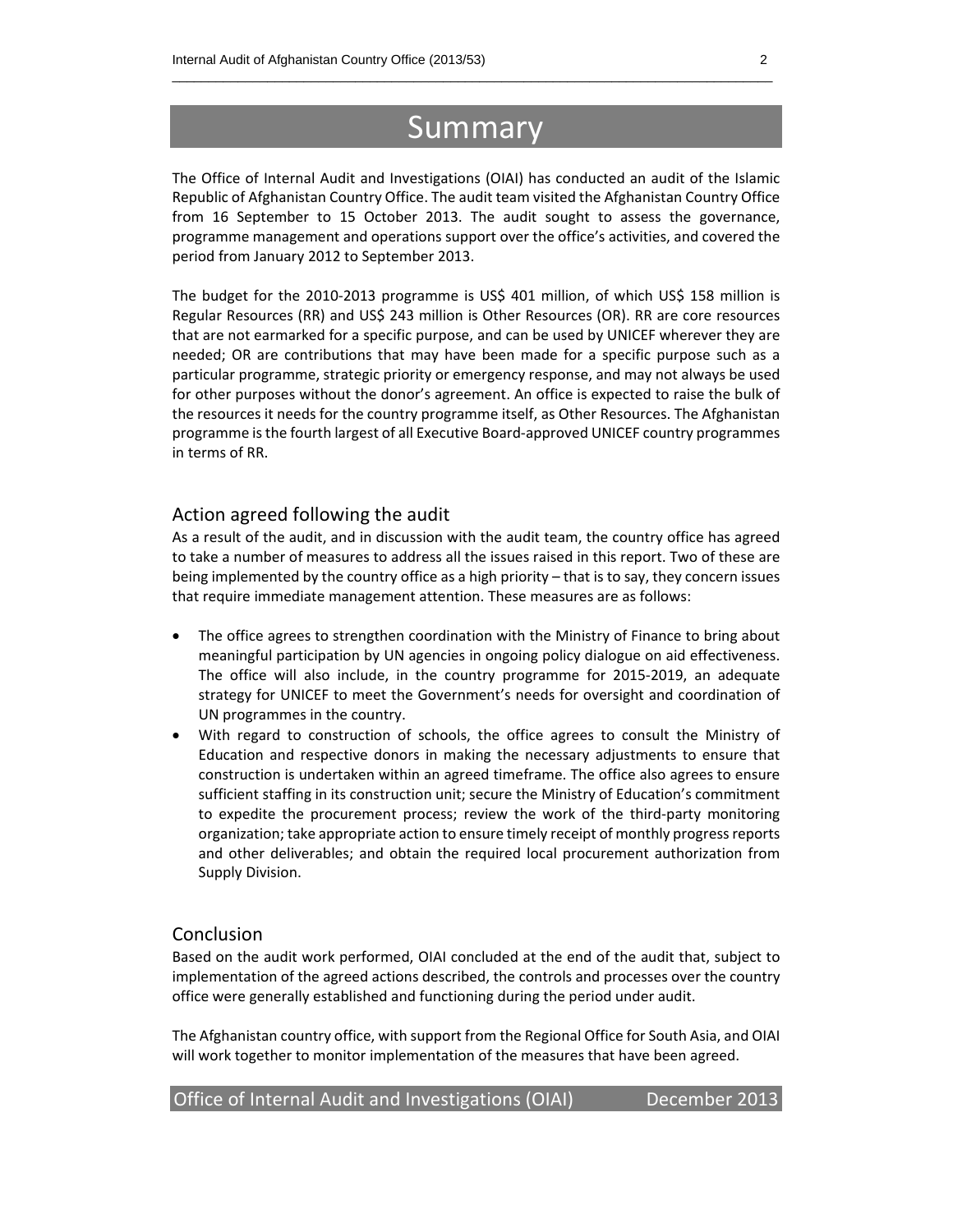## Contents

\_\_\_\_\_\_\_\_\_\_\_\_\_\_\_\_\_\_\_\_\_\_\_\_\_\_\_\_\_\_\_\_\_\_\_\_\_\_\_\_\_\_\_\_\_\_\_\_\_\_\_\_\_\_\_\_\_\_\_\_\_\_\_\_\_\_\_\_\_\_\_\_\_\_\_\_\_\_\_\_\_\_

| <b>Summary</b>                                                     | $\mathbf{2}$   |
|--------------------------------------------------------------------|----------------|
| <b>Objectives</b>                                                  | 4              |
| <b>Audit Observations</b>                                          | 4              |
| Governance                                                         | 4              |
| Satisfactory key controls                                          | 4              |
| UNICEF's engagement in national policy dialogue                    | 5              |
| <b>Staffing issues</b>                                             | 6              |
| Staff security concerns                                            | $\overline{7}$ |
| <b>Business processes</b>                                          | 8              |
| <b>Ethics</b>                                                      | 9              |
| Management priorities                                              | 9              |
| Delegation of responsibilities and assignment of authorities       | 10             |
| Governance: Conclusion                                             | 11             |
| <b>Programme management</b>                                        | 12             |
| Satisfactory key controls                                          | 12             |
| Results-based planning                                             | 12             |
| Partnership with NGOs                                              | 13             |
| Management of grants                                               | 14             |
| Harmonized approach to cash transfers                              | 15             |
| Schools construction                                               | 19             |
| <b>Global Partnership for Education</b>                            | 20             |
| Programme implementation - Polio eradication                       | 22             |
| Programme management: Conclusion                                   | 23             |
| <b>Operations support</b>                                          | 24             |
| Satisfactory key controls                                          | 24             |
| Management of cash transfers                                       | 25             |
| Supply procurement and logistics                                   | 25             |
| <b>Contracts for services</b>                                      | 27             |
| <b>Operations support: Conclusion</b>                              | 28             |
| Annex A: Methodology, and definition of priorities and conclusions | 29             |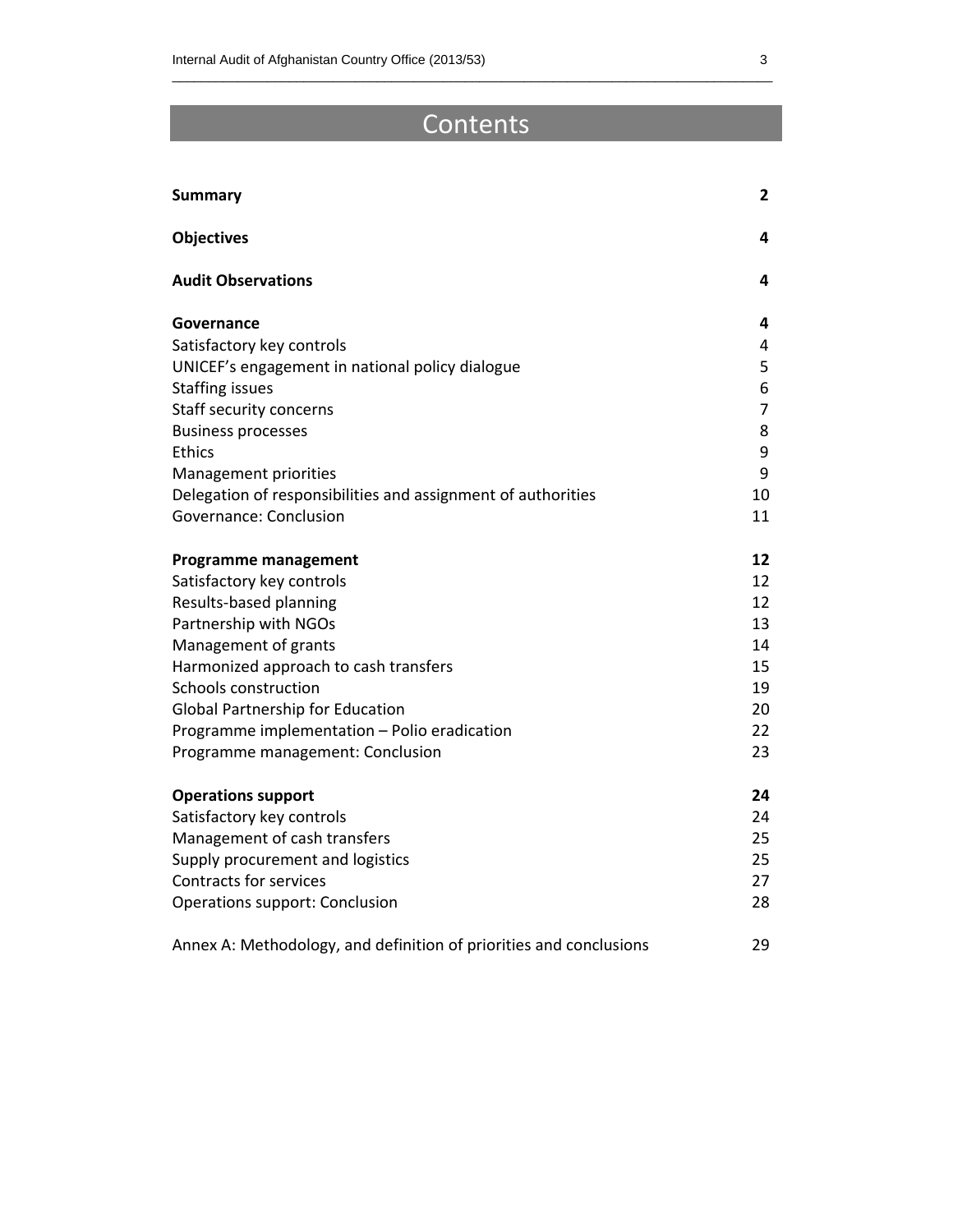## **Objectives**

\_\_\_\_\_\_\_\_\_\_\_\_\_\_\_\_\_\_\_\_\_\_\_\_\_\_\_\_\_\_\_\_\_\_\_\_\_\_\_\_\_\_\_\_\_\_\_\_\_\_\_\_\_\_\_\_\_\_\_\_\_\_\_\_\_\_\_\_\_\_\_\_\_\_\_\_\_\_\_\_\_\_

The objective of the country-office audit is to provide assurance as to whether there are adequate and effective controls, risk‐management and governance processes over a number of key areas in the office. In addition to this assurance service, the audit report identifies, as appropriate, noteworthy practices that merit sharing with other UNICEF offices.

The audit observations are reported upon under three headings; governance, programme management and operations support. The introductory paragraphs that begin each of these sections explain what was covered in that particular area, and between them define the scope of the audit.

## Audit observations

## 1 Governance

In this area, the audit reviews the supervisory and regulatory processes that support the country programme. The scope of the audit in this area includes the following:

- **Supervisory** structures, including advisory teams and statutory committees.
- **Identification** of the country office's priorities and expected results and clear communication thereof to staff and the host country.
- **Staffing structure** and its alignment to the needs of the programme.
- **Performance measurement**, including establishment of standards and indicators to which management and staff are held accountable.
- **Delegation** of authorities and responsibilities to staff, including the provision of necessary guidance, holding staff accountable, and assessing their performance.
- **Risk management**: the office's approach to external and internal risksto achievement of its objectives.
- **Ethics**, including encouragement of ethical behaviour, staff awareness of UNICEF's ethical policies and zero tolerance of fraud, and procedures for reporting and investigating violations of those policies.

All the areas above were covered in this audit, with specific focus on the Health and Nutrition, Education and Water and Sanitation Hygiene programmes.

## Satisfactory key controls

The office stated that 95 percent of UNICEF programme component results were aligned with national priorities. Discussions were also underway within the office to adopt the National Technical Assistance guidelines (which aim to harmonize the salary structure of project staff based in Government ministries).

The office was piloting a new management approach aimed at intensifying community engagement. This approach had been tried with ongoing polio and education related activities, and the office reported some positive results. The office was also trying new approaches to security risk management in programme delivery.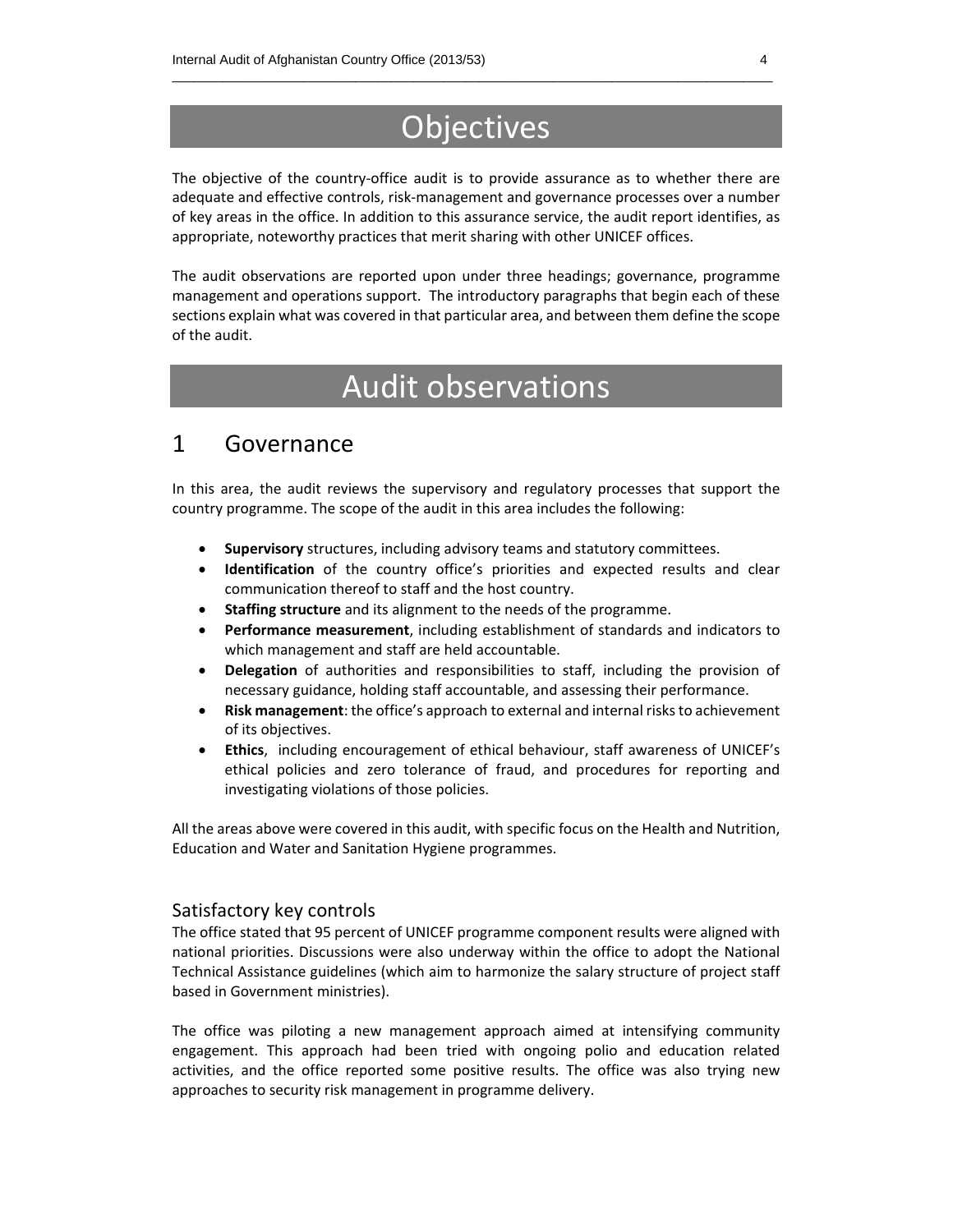A mid‐term review of the country programme had led to changes in the priorities for the next two years, taking into account key factors such as the socio‐economic status of women and children within a changed, evolving development context in Afghanistan, recommendations from the Committee on the Rights of the Child (CRC) to the Government of Afghanistan, UNICEF experience and performance for the past two years and feedback from government and non‐government partners, and the need for UNICEF to bring clearer focus and accountability, and better delivery of results.

There was a rigorous recruitment process to secure national and international staff whose skills were aligned with programme strategy. All new staff had briefing sessions with programmes, operations and the staff association. The office had initiated training on harassment. Further, three gender awareness training sessions were conducted in 2011, and a women's forum was held for female staff, aimed at addressing their security‐related concerns.

Most of the staff had completed mandatory security training (and those that had not were recent arrivals). The office undertook security risk assessments in cooperation with the UN Department of Safety and Security (UNDSS) before field travel. The office premises in Kabul complied with the Minimum Operating Security Standards (MOSS) requirements.

### UNICEF's engagement in national policy dialogue

The Ministry of Foreign Affairs is primarily responsible for oversight and coordination of the UNICEF‐supported country programme. In this capacity, it convenes and coordinates annual reviews, mid-term reviews and country programme development meetings. The UNICEF office is responsible for preparation of rolling workplans with line ministries. However, the audit made the following observations regarding policy dialogue between UNICEF, and the Government and other development partners.

*Coordination with Ministry of Finance:* The audit visited the unit responsible for managing aid effectiveness within the Ministry of Finance (MoF). The United Nations Assistance Mission in Afghanistan (UNAMA), which represents the UN community in the country, is the liaison between the MoF and UN agencies including UNICEF. UNAMA convenes the coordination meetings with the MoF and donors and also represents the rest of the UN at these forums. While valuable, this mechanism alone did not enable UNICEF to engage effectively with the Government and the multilateral and bilateral donor community in Afghanistan regarding policy on aid effectiveness and the performance of its country programme.

In its mid‐term review of the country programme, the office identified a need for stronger policy dialogue and influence with Government and other partners. The development of a new country programme for 2015‐2019 provides an opportunity for the office to clearly meet the Government's needs for oversight and coordination of the programmes implemented by UN agencies, including UNICEF, and to outline an appropriate related strategy for the country office.

**Agreed action 1 (high priority):** The office agrees to:

i. With assistance from the United Nations Assistance Mission in Afghanistan and the rest of the UN country team, strengthen coordination with the Ministry of Finance to bring about meaningful participation by UN agencies in ongoing policy dialogue on aid effectiveness.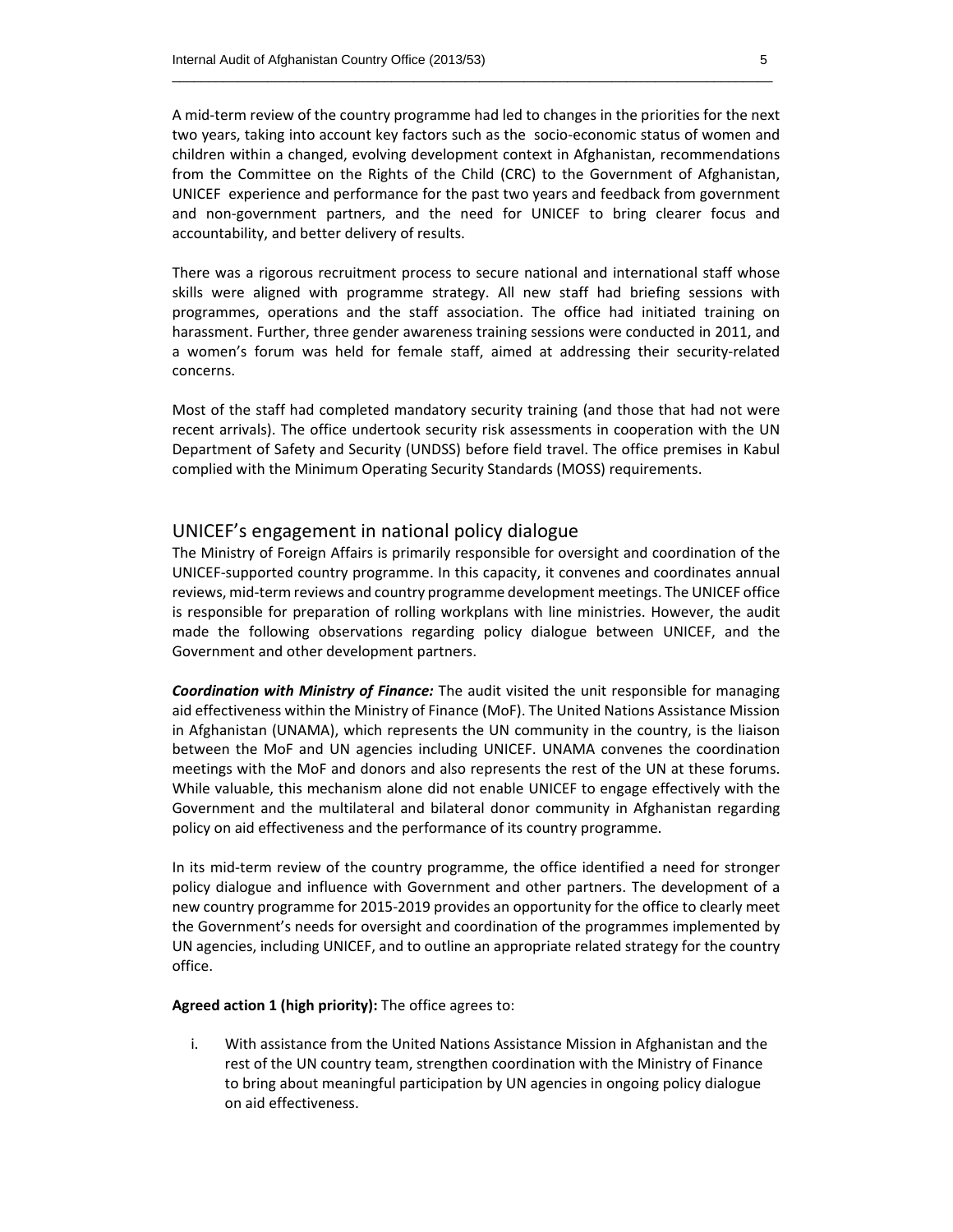ii. Include in the country programme for 2015‐2019 an adequate strategy for UNICEF to meet the Government's needs for oversight and coordination of UN programmes in the country.

Staff responsible for taking action: Representative, Deputy Representative Date by which action will be taken: June 2014

### Staffing issues

As of 30 September 2013, the office had a total of 288 staff, of which 55 were International Professionals (IPs), 79 National Officers (NOs), and 154 General Service (GS). Staff numbers had increased from 310 to 319 effective 1 July 2013, due to the need to increase the number of staff working on polio eradication activities. Most positions created were for national professional officers, who were under recruitment at the time of audit in September 2013.

*Vacant posts:* The Health and Nutrition section had 14 positions, of which two had been vacant for three to four months. The Education section had 12 positions, of which four had been were vacant from 15 to 21 months as of September 2013. The office said that this was mainly due to difficulty in getting suitable candidates, especially national candidates with the qualifications and experience for senior national professional officer positions. The office re‐ advertised some posts four to five times.

**Staff turnover:** In 2013, four of the five section chiefs either had left or were due to leave within a month because their tour of duty was over. This had reduced the office's ability to ensure smooth continuity in critical functions, and focus on programme areas like Health and Nutrition and WASH. In addition, turn‐over of both national and internally‐recruited staff was high. In 2012, 28 national staff and 13 IPs had left. Of the 28 national staff, 14 had abandoned their posts, and a number left for continuing education. Further, some posts had remained vacant in various locations due to security concerns.

*Staff in‐country for long periods:* Conversely, there were six IPs who had stayed for four or more years, due to lack of success in moving elsewhere (two had been included in the on‐ going rotation exercise). UNICEF's organizational policies do not assure staff of being placed after completing a tour of duty, and the new policies on mobility may require staff to separate in the event they fail to secure another duty station to move to. After having served in a complex environment like Afghanistan, staff felt that these policies were unfair.

The office pointed out that this was in fact recognized at Regional Office and HQ levels. The unit in the Division of Human Resources (DHR) responsible for recruitment of staff in emergency duty stations also confirmed to the audit that the rotation policy is currently under review, and issues related to staff serving in these complex situations were being carefully considered. Ongoing support was provided to these offices on a regular basis, and annual meetings were held with human resources officers in these countries to discuss specific concerns. In addition, the DHR unit and the Regional Office were collaborating to develop a strategy to address this area.

*Kandahar zone office:* The audit visited Kandahar zone office, which had been completely overhauled in 2011. A review of its office structure noted significant gaps in staffing. Out of a planned complement of 23 posts, five technical posts had not been filled. Three of these vacant posts had been created to strengthen the Polio programme. The Child Survival Officer, a highly committed and competent staff member, was responsible for activities related to four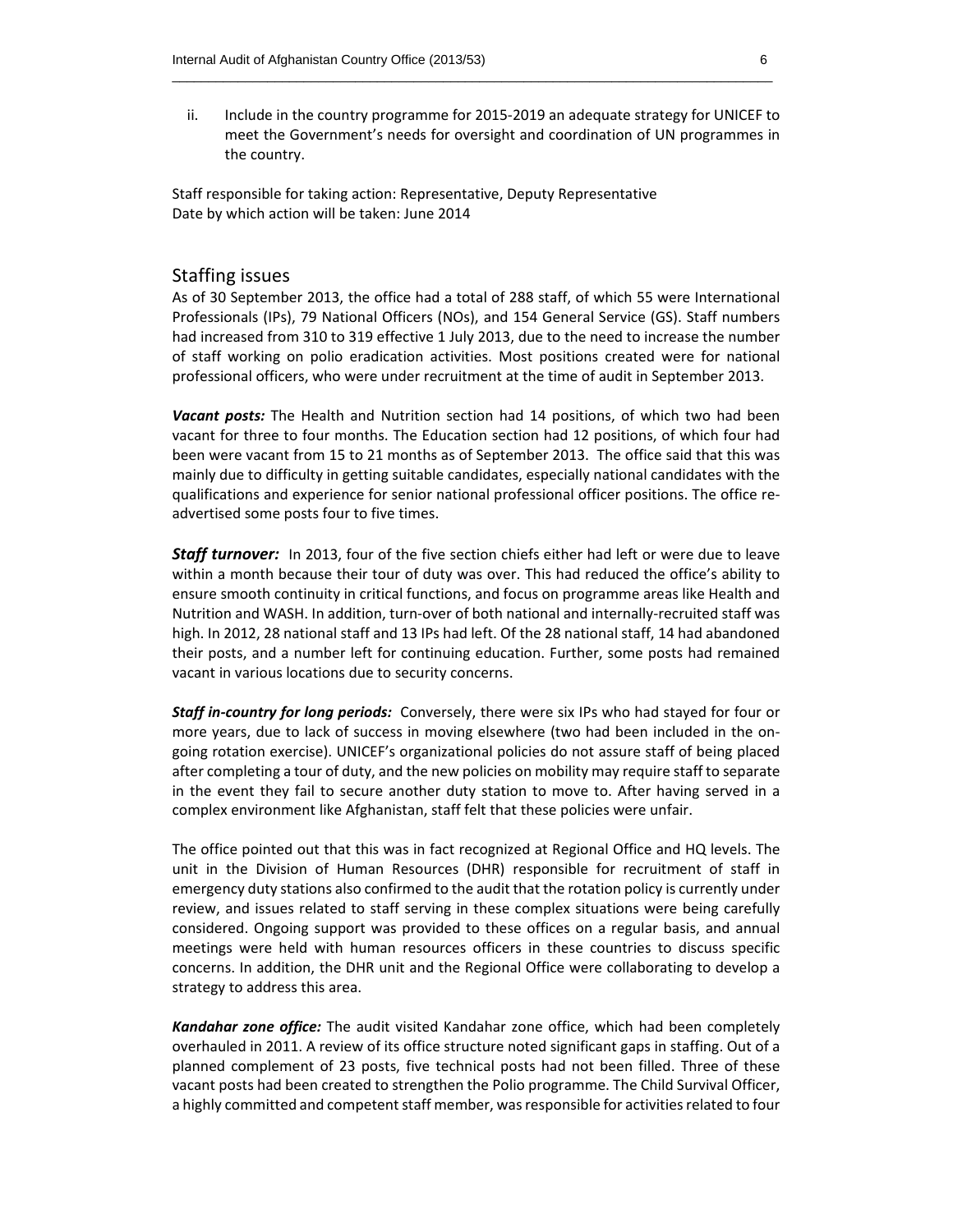intermediate results in Kandahar, and handled major components of the health and nutrition programmes; this made him crucial to the programme and meant that his loss to the office would be a significant risk. By contrast, each of these components was handled full‐time by a competent technical specialist at country‐office level.

In addition, this particular zone office operated in a region of considerable complexity, with a deficit of skills. Each of the provincial partners visited expressed a dire need for more technical support. (More positively, the audit met government officials and was told that the credibility of the zone office was high. One of the factors the officials highlighted was the prolonged presence in, and follow‐up visits to, the region by the Representative, and their constructive approach.)

The above issues constrained effective support to programme implementation; and increased workload and pressure on staff who remained in‐country, and for the human resources unit.

The office had developed a human‐resources plan. It had also identified actions on staffing as part of its risk and control self-assessment (RCSA), $<sup>1</sup>$  such as engagement with DHR on staff</sup> recruitment, entitlements, mobility and welfare in emergency duty stations, contributing to the UNICEF policy dialogue on these areas; and exploring alternative ways to implement the programme in the event that national staff left Afghanistan and/or IP staff were relocated as part of contingency planning.

**Agreed action 2 (medium priority):** The Division of Human Resources, together with the regional office and the country office, agree to:

- i. Develop a comprehensive plan and human resources strategy for the country office that addresses the situation of staff who have stayed four years and more, including assisting their transfer to other duty stations (assuming acceptable performance).
- ii. Prioritize the search for solutions to reaching a satisfactory staff complement for the Kandahar zone office.

Staff responsible for taking action: Chief Business Partner, Emergency Recruitment and Staffing Section

Date by which action will be taken: April 2014

## Staff security concerns

The UNICEF office, with other UN agencies, had drawn up a programme criticality framework. This was used to determine the criticality level for specific activities within a given geographic location and timeframe. This assessment was then used to ensure that UN personnel did not take unnecessary risks and that those who remained in‐country worked on activitiesthat were of highest priority for UN strategic results. The framework also allows country‐level programme managers to design programmes and activities to involve known, predictable and acceptable risks.

However, the audit was told that, at times, staff were reluctant to carry out road missions in

<sup>1</sup> Under UNICEF's Enterprise Risk Management (ERM) policy, offices should perform a Risk and Control Self‐Assessment (RCSA). The RCSA is a structured and systematic process for the assessment of risk to an office's objectives and planned results, and the incorporation of action to manage those risks into workplans and work processes. The risks and their mitigation measures are recorded in a risk and control library.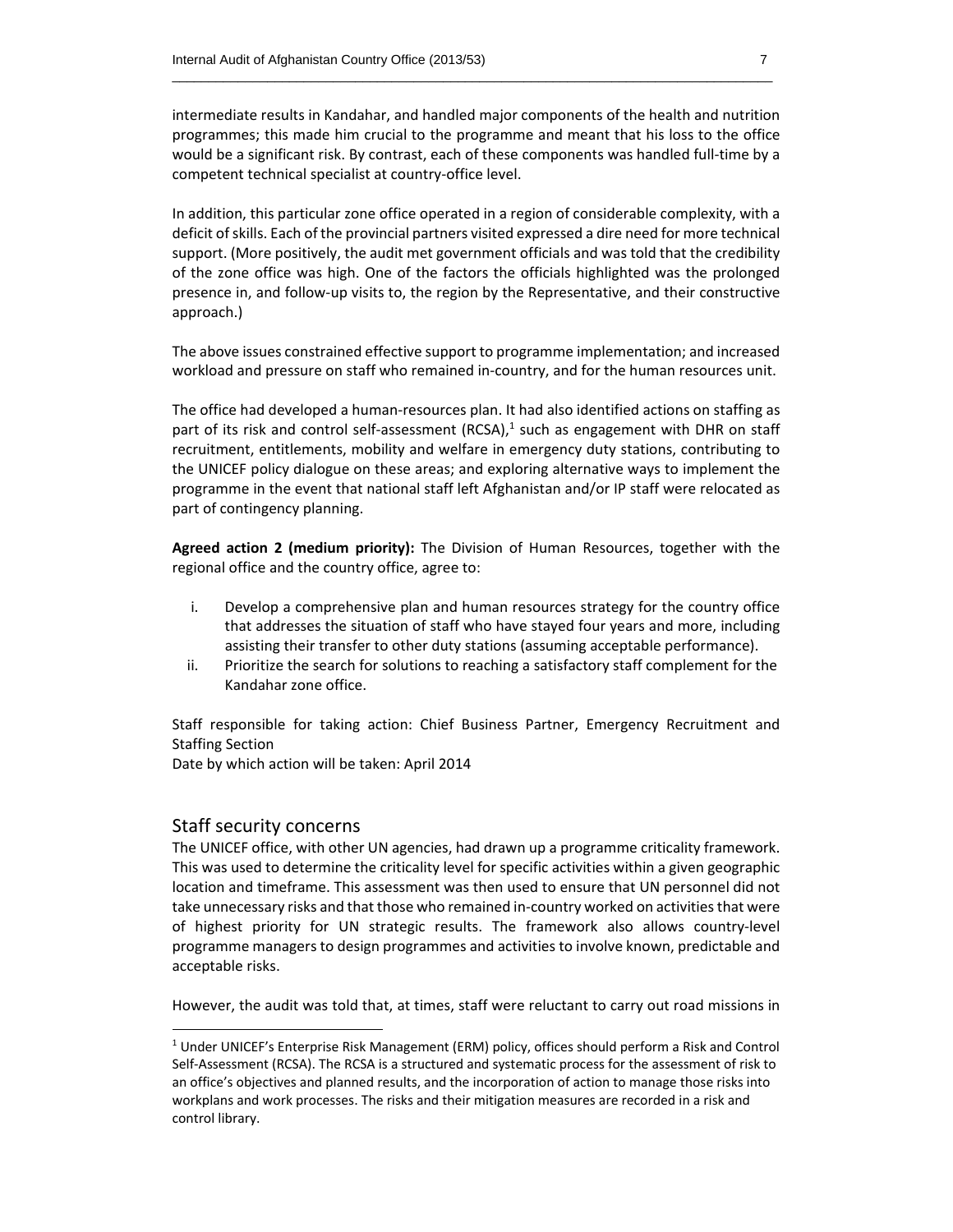some areas, based upon their own assessments and understanding of the situation. The risk approach does not address either the right of staff to decline missions on account of perceived security risk, or the right of management to order such missions when the risk has been assessed as acceptable. Staff also felt that the compensation in case of death was not commensurate with the actual loss in life earnings.

\_\_\_\_\_\_\_\_\_\_\_\_\_\_\_\_\_\_\_\_\_\_\_\_\_\_\_\_\_\_\_\_\_\_\_\_\_\_\_\_\_\_\_\_\_\_\_\_\_\_\_\_\_\_\_\_\_\_\_\_\_\_\_\_\_\_\_\_\_\_\_\_\_\_\_\_\_\_\_\_\_\_

Also, the office stated that some national staff were reluctant to disclose to their communities that they worked for UNICEF due to fear of harassment; however, although the audit confirmed these concerns with some staff, the office had not checked how prevalent they really were.

**Agreed action 3 (medium priority):** The office agrees to carry out periodic discussions with staff on safety and security, so as to assess the causes of staff perceptions of insecurity; and implement corrective measures, such as clarification of existing security measures, and/or escalation of issues to the relevant HQ office concerned.

Staff responsible for taking action: Security Advisor Date by which action will be taken: October 2014

#### Business processes

The office proposed to centralize a number of financial transactions currently done in the office sections and zone offices in a Business Support Centre, or VISION<sup>2</sup> Hub, in Kabul. It had conducted an exercise to identify the processes that could be performed in the Hub; the Regional Office assisted this review. In mid‐2013 a transaction analysis was done to establish the workload in each office and guide the roll‐out strategy for the Hub. The volume of direct cash transfer (DCT) payments, travel authorizations, operations payments and purchase orders was considered. The office also reviewed the number of cheques issued, in case this had a bearing on centralization of bank accounts. The VISION hub was expected to free many Programme Assistants from transaction processing and free up their time for programme planning, implementation, monitoring and reporting.

To implement the hub, the office had established positions for one Hub Officer and six Hub Assistants. As of October 2013, it had recruited the Hub Officer and had chosen three of the Programme Assistants for the Hub Assistant posts. However, since the Hub had not yet been officially launched, the staff in question were still working in programme sections.

The office stated that the programme sections and zone offices would maintain the existing staffing structure and Programme Assistant positions. However, those remaining in the sections and the zone offices will no longer be processing certain transactions, such as raising requisitions and funds commitments and payment requests, which will be done by the Hub.

However, the office had documented neither a cost-benefit and risk analysis, nor the rationale for establishing the Hub with seven staff members over and above the existing structure. Moreover, the office retained some manual processes that took considerable staff time. Contrary to UNICEF policy, staff were required to produce hotel receipts when they travelled to field locations and stayed in hotels in locations where there was no fixed DSA rate. Some

<sup>&</sup>lt;sup>2</sup> VISION is UNICEF's management system, introduced in January 2012. It permits efficiencies in transaction processing through their concentration in hub locations, and several UNICEF country offices/regions have considered the use of such hubs.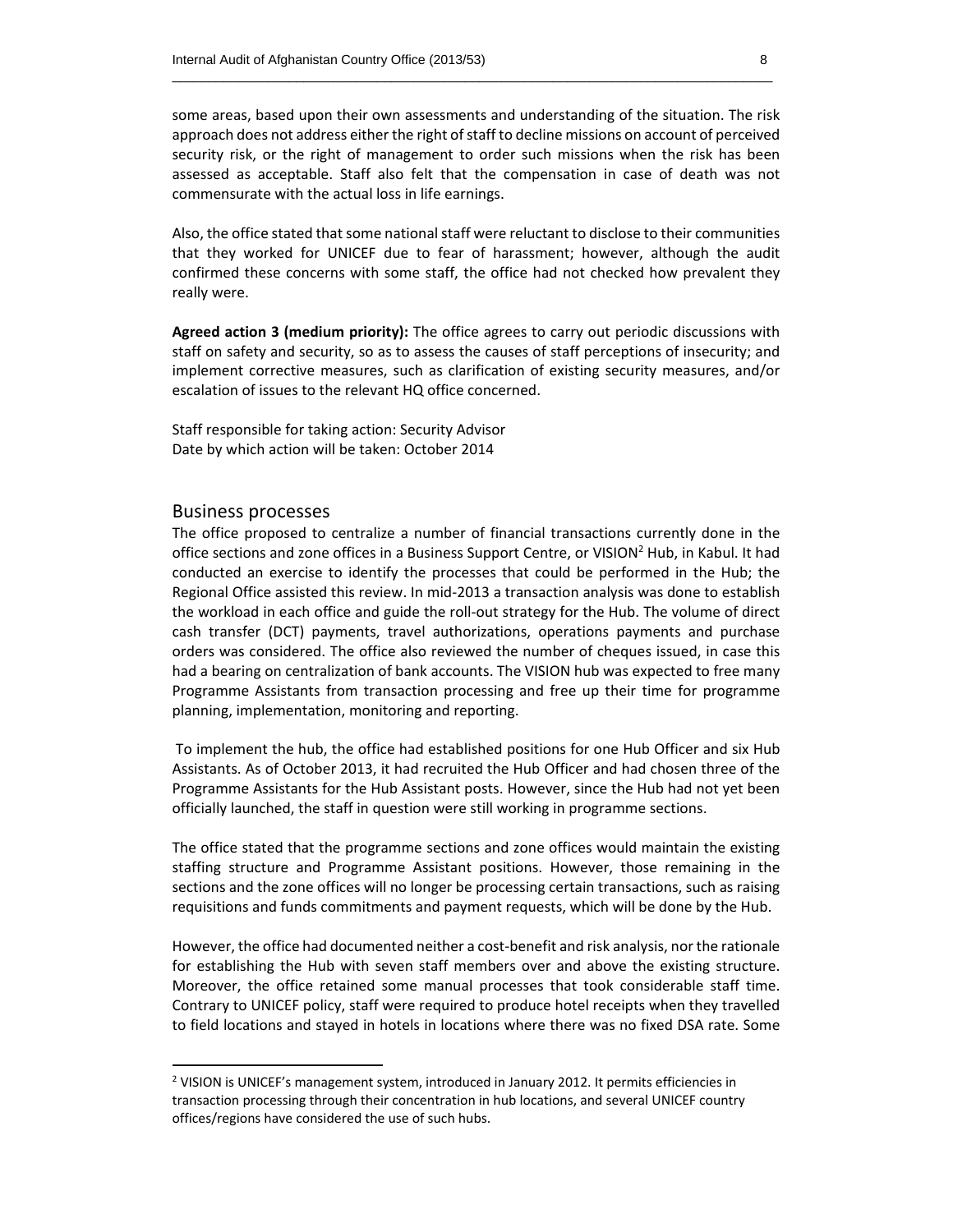staff members also pointed out that excessive paperwork wasinvolved in the travel processes and that staff were also required to submit ticket stubs and boarding passes in settling their travel claims. These optional, manual controls reduced the office's effectiveness and efficiency.

#### **Agreed action 4 (medium priority):** The office agrees to:

- i. Develop a clear strategy, with measurable desired results, to monitor the efficiency and effectiveness of the Business Support Centre (or VISION hub), and document lessons learned.
- ii. Streamline manual processes into VISION to the extent possible, and discontinue the practice of adding low‐value manual controls not required under UNICEF policy.

Staff responsible for taking action: Chief of Operations Date by which action will be taken: January 2015

## **Ethics**

The office's RCSA identified corruption as a risk to efficient and effective implementation of assisted programmes and to staff security. Staff received ethics training that included integrity, respect for human rights, abuse of authority, and impartiality. Some communication on ethical practices was also undertaken during general staff meetings, and training had been provided on UNICEF's whistleblower policy. Issues related to impartiality and upholding the tenets of the oath of office had been included in the monthly general staff meetings through the general discussion relating to programme.

However, the office had not yet instituted a practice of publicly administering the UN oath of office, or defined an office‐specific values and ethics code of conduct with clear procedures to mitigate the risks. Neither had it yet notified staff of formal channels to report suspected improprieties.

**Agreed action 5 (medium priority):** The office agrees to contextualize the UNICEF Code of Conduct to the situation in Afghanistan and increase its efforts to periodically assess and report on the effectiveness of the actions taken to mitigate corruption risks.

Staff responsible for taking action: Representative and Human Resource Manager Date by which action will be taken: February 2014

### Management priorities

When preparing a new country programme, country offices prepare a country programme management plan (CPMP) to describe, and help budget for, the human and financialresources that they expect will be needed. Country offices are also expected to prepare an annual management plan (AMP) in which they establish key priorities and assign staff responsibilities for them. Progress on these priorities should normally be monitored by an office's country management team (CMT), which renders advice to the head of the office on issues pertaining to the management of the country programme and strategic programme and operations matters.

The office had prepared a CPMP in 2012, following a consultative process. This outlined management strategies, priorities and indicators. The audit was told that the office had not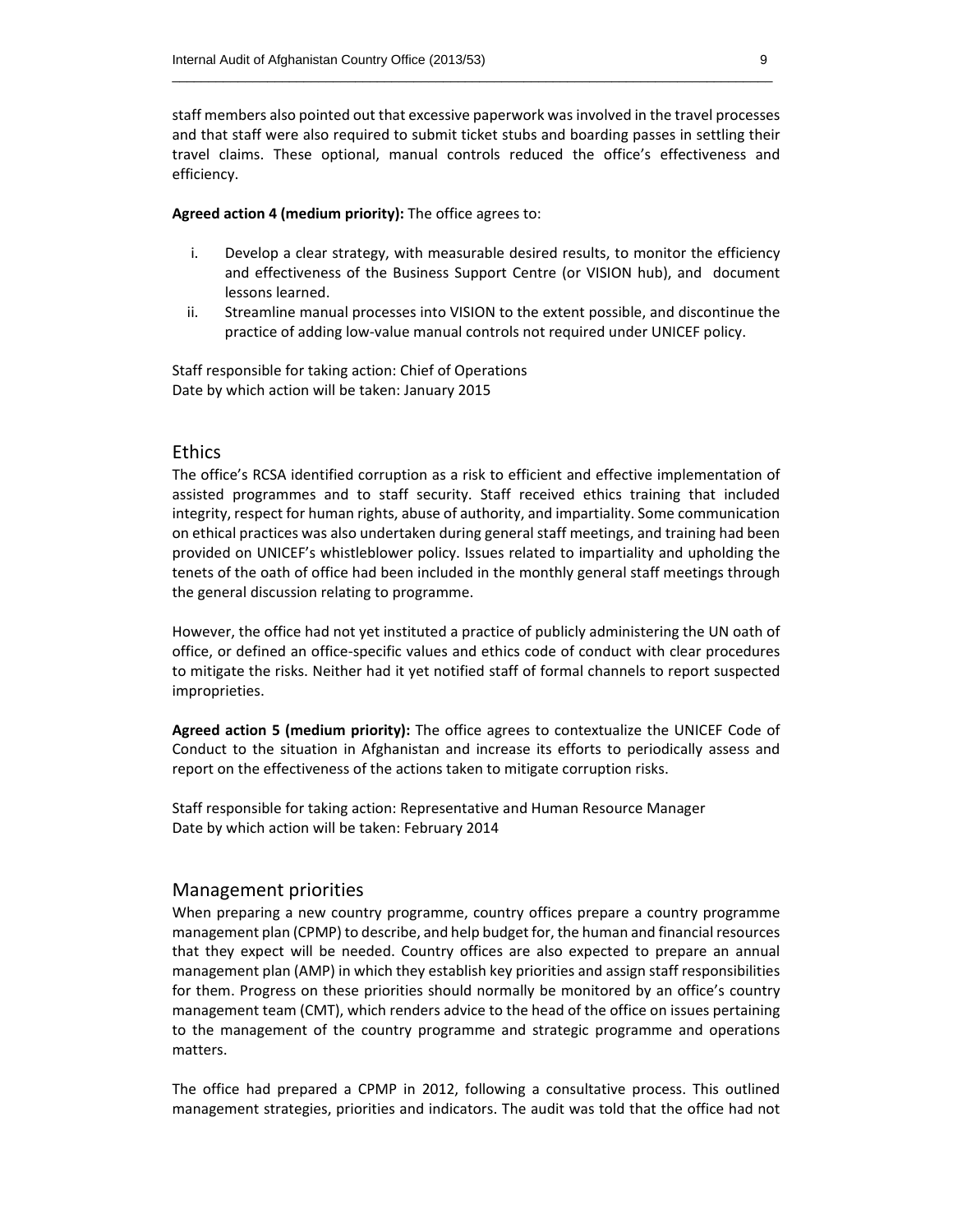prepared an AMP for 2012 and 2013, since the CPMP was valid for two years. However, the audit's discussions with various teams noted differing descriptions of the key management priorities for the year. This lack of clarity on management priorities, coordination mechanisms and related staff responsibilities and accountabilities was due in part to the absence of an AMP, which should outline these, and help the office consolidate relevant management documents and tools. This also enables an office to ensure that the human, material and financial resources of the country office remain focused on the agreed management priorities.

**Agreed action 6 (medium priority):** The country office agrees to prepare an annual management plan in 2014 that outlines management priorities, and clearly communicate them to staff; and to ensure that key management indicators are systematically and consistently reviewed.

Staff responsible for taking action: Chief of Planning, Monitoring and Evaluation; and Chief of **Operations** 

Date by which action will be taken: October 2014

## Delegation of responsibilities and assignment of authorities

The Representative had assigned responsibilities and delegated authorities for financial controls to staff members at the country office and the zone offices. The delegation of authorities was done through the preparation of the Table of Authority (ToA) and the VISION role mapping; these were approved by the Representative. In accordance with UNICEF procedure, staff members delegated with financial authorities acknowledged their acceptance of the assigned responsibilities and authorities by signing the designation letters.

The audit noted the following:

*Approval levels:* The designation letters signed by the staff members indicated that the country office had adopted a three-tier release strategy which defined financial limits. However, the audit noted that this strategy was not consistently followed in the implementation of the delegated authorities. For example, only one of the nine cases reviewed involving US\$ 500,000 or more had been approved by the Representative. Also, of 144 funds commitments with value ranging between US\$ 100,000 and US\$ 500,000, only seven had been approved either by the Deputy Representative or by the Chief of Operations. The remaining funds commitments were approved by other staff without designated authority. In fact, discussion with staff members within the sections indicated that the section heads' US\$ 50,000 limit was quite low, given that each section was responsible for managing over US\$ 30 million of annual budget.

*ToA and assignment of authorities:* The audit review noted inconsistencies between the ToA and role mapping approved by the Representative, and the actual assignment of authorities to staff members in VISION. For example, according to the role‐mapping document approved by the Representative, there was only one officer designated as approving officer. However, there were 18 officers with access to the approving officer function in VISION. These inconsistencies could lead to staff performing functions without appropriate authority. This was mainly due to insufficient understanding and monitoring of the office's release strategy.

*Zone offices:* The office had adopted a decentralized approach for programme implementation, and had assigned this responsibility primarily to zone offices. The zone office chiefs indicated that sometimes their level of authority in VISION was not commensurate with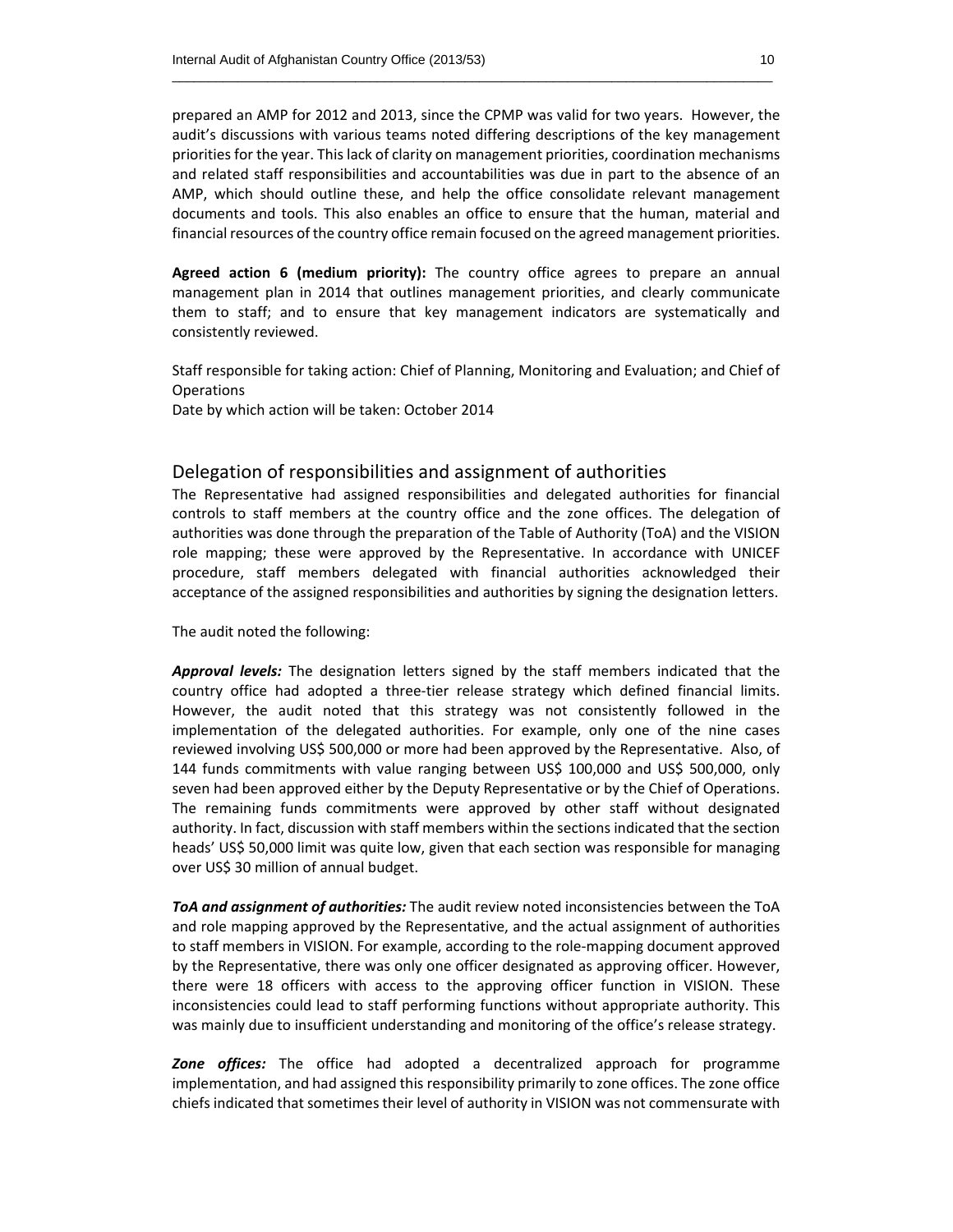operational responsibilities  $-$  for example, initiating programme cooperation agreements (PCAs) and managing budgets for their zones. Further, the current table of authority approved by the Representative did not reflect delegation of authorities to staff at the zone offices.

**Agreed action 7 (medium priority):** The country office agrees to:

- i. Ensure that the assignment of access and authorities in VISION is consistent with the Table of Authority and the role‐mapping document approved by the Representative.
- ii. Review implementation of the delegation of authorities for financial controls and provide training to staff members to ensure that the delegation of authorities is clearly understood and that staff perform their functions within defined financial limits.
- iii. Review whether the assignment of authorities to zone offices is commensurate with the level of responsibilities in implementing the programme.

Staff responsible for taking action: Chief of Operations Date by which action will be taken: February 2014

## Governance area: Conclusion

Based on the audit work performed, OIAI concluded that, subject to implementation of the agreed actions described, the control processes over governance, as defined above, were generally established and functioning during the period under audit.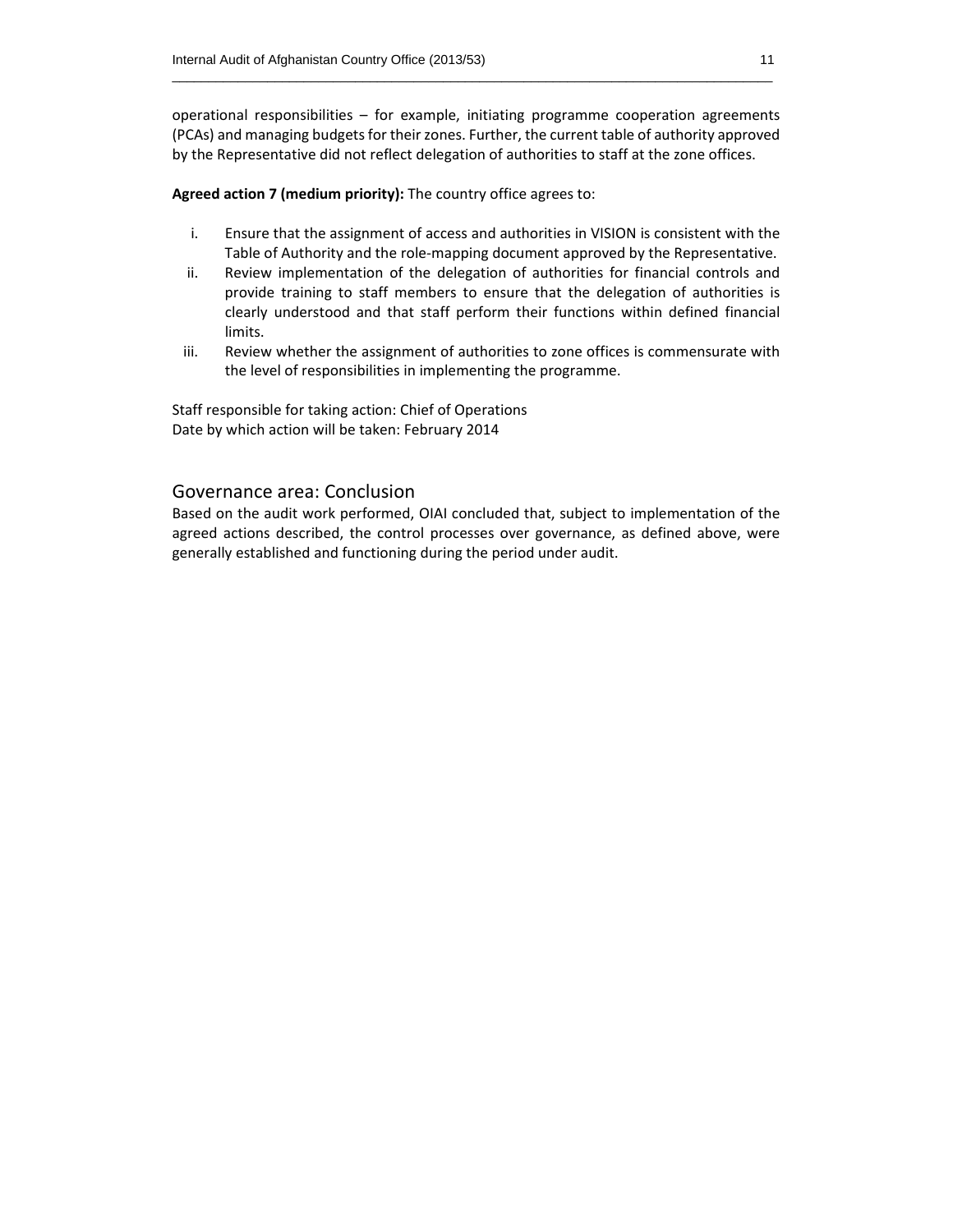## 2 Programme management

In this area, the audit reviews the management of the country programme – that is, the activities and interventions on behalf of children and women. The programme is owned primarily by the host Government. The scope of the audit in this area includes the following:

- **Resource mobilization and management**. Thisrefers to all efforts to obtain resources for the implementation of the country programme, including fundraising and management of contributions.
- **Planning**. The use of adequate data in programme design, and clear definition of results to be achieved, which should be specific, measurable, achievable, realistic and timebound (SMART); planning resource needs; and forming and managing partnerships with Government, NGOs and other partners.
- **Support to implementation**. This covers provision of technical, material or financial inputs, whether to governments, implementing partners, communities or families. It includes activities such as supply and cash transfers to partners.
- **Monitoring of implementation**. This should include the extent to which inputs are provided, work schedules are kept to, and planned outputs achieved, so that any deficiencies can be detected and dealt with promptly.
- **Reporting.** Offices should report achievements and the use of resources against objectives or expected results. This covers annual and donor reporting, plus any specific reporting obligations an office might have.
- **Evaluation**. The office should assess the ultimate outcome and impact of programme interventions and identify lessons learned.

Allthe areas above were covered in this audit, except for evaluation. This was omitted because in 2012 the country office had completed a comprehensive mid‐term review (MTR), which resulted in significant shifts in programme emphasis. In addition, the current country programme is due to end in 2014 and a country‐programme evaluation has been planned for this point.

## Satisfactory key controls

As part of the MTR, UNICEF had adequately mapped all of its expenditures by province to ascertain to what extent there was a match between organizational intent and resource allocation, and to verify if UNICEF was spending most of its funds on the areas of most need.

The office made effective use of mobile technology to successfully monitor critical programme interventions such as polio eradication initiatives in priority areas. Text messaging was being piloted with the objective of integrating use of mobile technologies into the country programme monitoring framework.

## Results‐based planning

The office had developed national and region-specific rolling workplans (RWPs) for 2012-2013—generally aligning with the revised programme results framework.

The intermediate results(IRs) defined at national level were the same asthose for the regions, even though the major aim of having region‐specific workplans was to focus programme implementation on region‐specific disparities facing children. The country office had wanted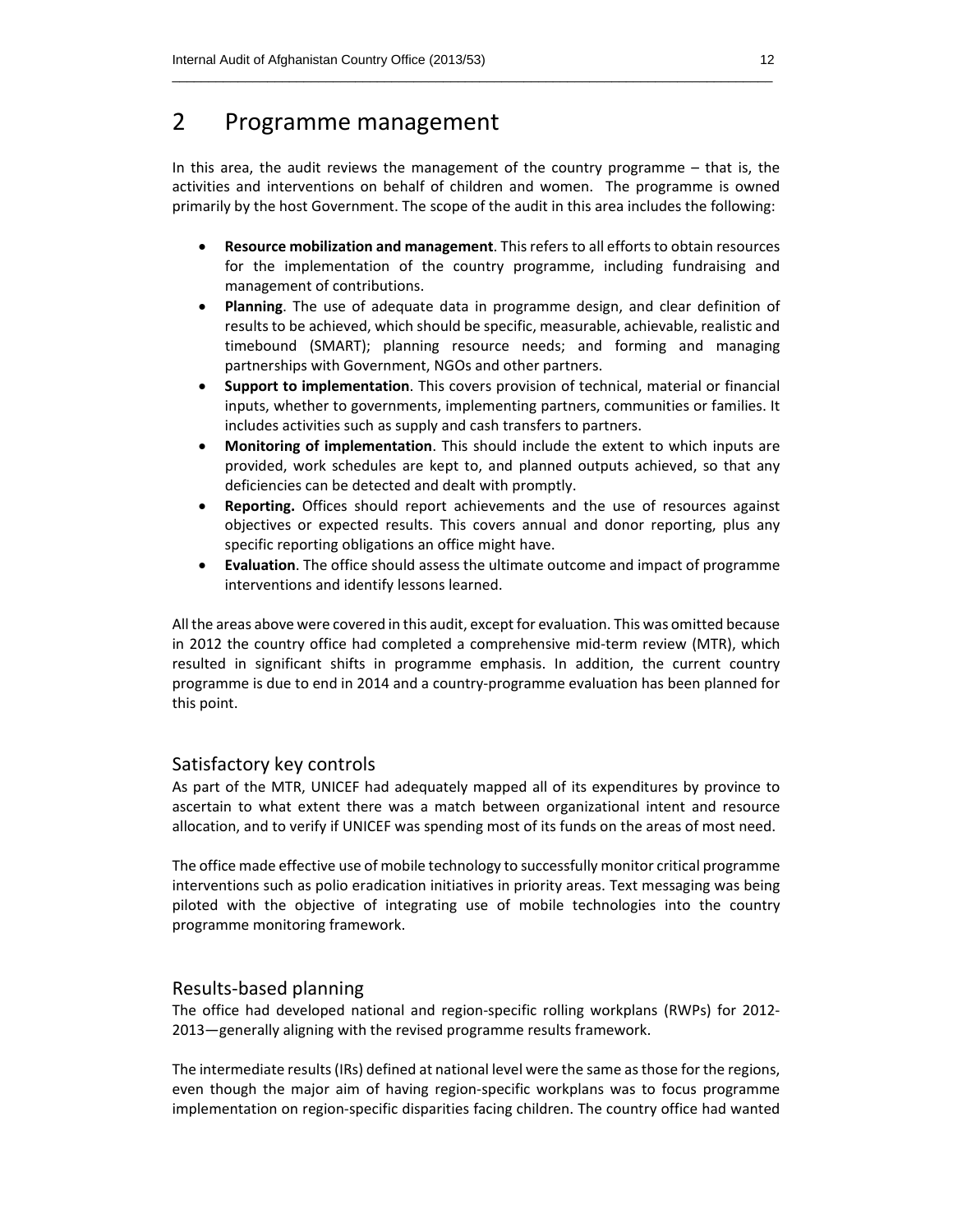to avoid having too many IRs, as that could hamper monitoring. This was reasonable, but had resulted in a lost opportunity, in that the results framework allowed for the definition of targets and/or milestones against IRs; the country office could have used this to plan against region‐ and context‐specific targets and outputs. The absence of region‐specific targets also reduced the focus of programme performance monitoring (see action 10 below) and subsequent monitoring of progress against planned results. In this context, the audit noted that the mid‐term review had found a lack of congruence between those provinces where UNICEF has been investing its resources and those where levels of deprivation are highest.

The audit also noted that some indicators against IRs did not have adequate baseline information, which constrained systematic determination of progress towards planned results. The office stated that there were still weaknesses in defining realistic measurable indicators within some programmes.

Notwithstanding the above, the MTR noted progress in programme implementation despite the following constraints: rising insecurity, insufficient government capacity and leadership, absence of reliable data for evidence‐based planning, and lack of long‐term predictable funding for development programmes.

**Agreed action 8 (medium priority):** The office agrees to, from 2014 onwards, define targets against intermediate (IRs), as relevant, for each region, to strengthen results‐based monitoring; and continuously provide training to programme staff and partners in the development of specific and achievable results, and outlining appropriate indicators.

Staff responsible for taking action: Chief of Planning, Monitoring and Evaluation; and Chief of Field Coordination Date by which action will be taken: June 2014

### Partnerships with NGOs

In 2012, the office spent approximately 54 percent (or US\$ 15.8 million) of its funding through NGOs. The office had entered into a total of 27 programme cooperation arrangements (PCAs) in 2012 and 18 PCAsin 2013, with a UNICEF commitment totalling US\$ 10.1 million and US\$ 4.7 million respectively. A total of 34 micro‐assessments had also been carried out to assess the administrative and financial capacities of some international NGOs.

The audit noted the following areas for improvement:

*PCA lead time:* In a meeting with 11 NGOs that collaborate with UNICEF, the audit was told that planning, reviewing and finalizing programme cooperation agreements (PCAs) took sometimes as long as five months, which in turn shortened the time available for implementation – sometimes of emergency activities. The audit was also informed by the NGO implementing partners that although a lot of effort was put into the planning and preparation of PCAs, less effort was spent on monitoring implementation of activities.

In 2012-2013 the office approved eight no-cost extensions, mostly to nutrition PCAs that had been supported from emergency funding. This was because of an inability to complete planned activities within specified timeframes, due to inaccessibility, insecurity or shortcomings in partner capacity. The audit noted that these constraints were already known to the office through its successive implementation activities, and could have been mitigated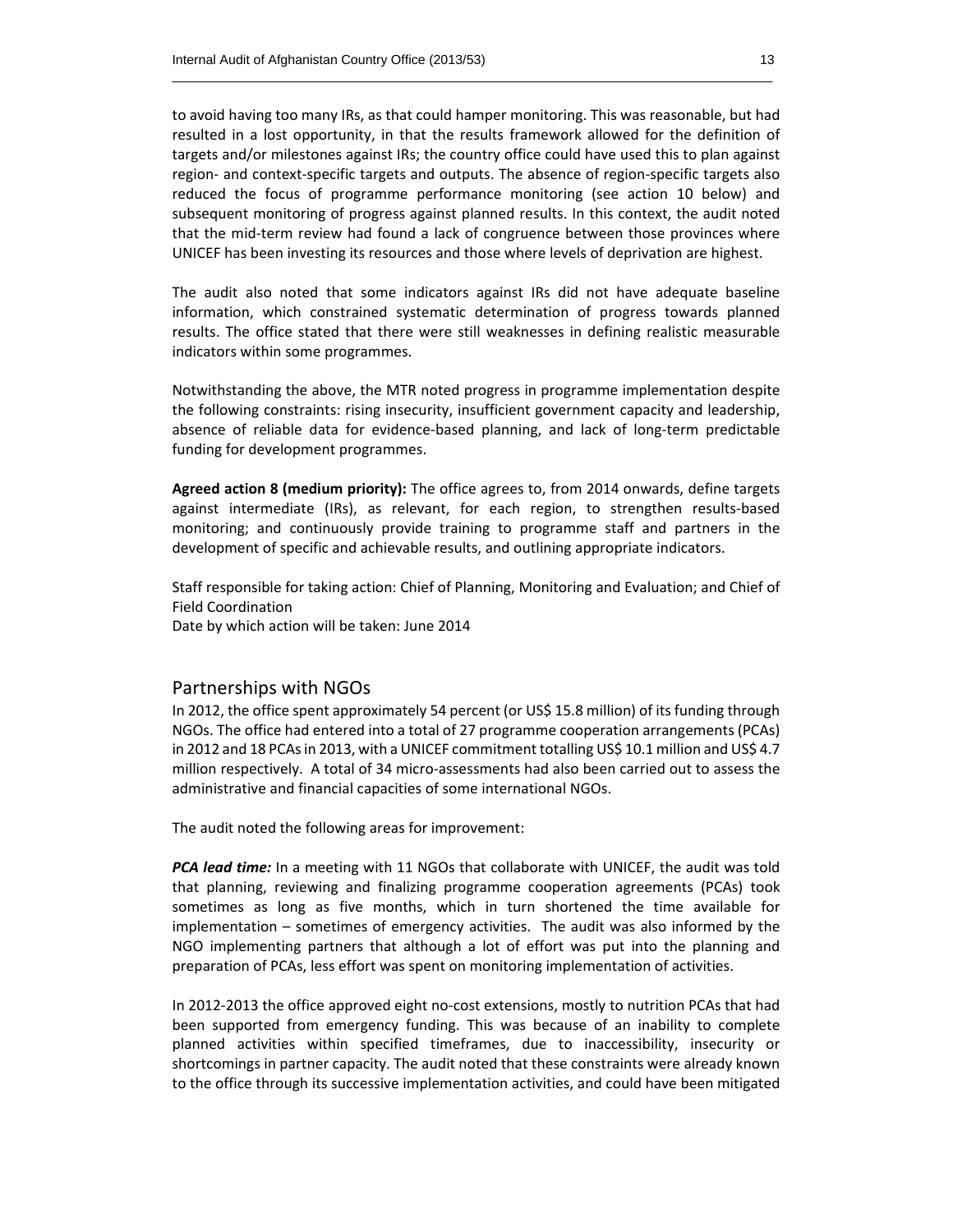through advance planning. The office commented that the short duration of grants (ranging from six to nine months) was a primary cause as well.

\_\_\_\_\_\_\_\_\_\_\_\_\_\_\_\_\_\_\_\_\_\_\_\_\_\_\_\_\_\_\_\_\_\_\_\_\_\_\_\_\_\_\_\_\_\_\_\_\_\_\_\_\_\_\_\_\_\_\_\_\_\_\_\_\_\_\_\_\_\_\_\_\_\_\_\_\_\_\_\_\_\_

**Agreed action 9 (medium priority):** The office agrees to provide staff with the appropriate training and guidance to:

- i. Reduce the time taken to plan and prepare programme cooperation agreements, leaving more time for implementation.
- ii. Assess in advance the timeframes for implementation of PCAs, taking due account of known constraints to programme implementation, and review the possibilities of obtaining grants of longer duration, especially for emergency activities.

Staff responsible for taking action: Chief of Operations and Chief of Planning, Monitoring and Evaluation

Date by which action will be taken: June 2014

## Management of grants

The Afghanistan country programme is heavily dependent on a limited number of donors. The audit reviewed the area of grant management and funds utilization, and made the following observations.

The programme areas of Education and Health and Nutrition had the highest OR flow. Education received strong support from thematic funds<sup>3</sup> and from UNICEF Afghanistan's largest single donor, the Government of Japan. In the last three years, the Education programme had received US\$ 34.7 million in OR from thematic funds and US\$ 36 million from Japan in OR and ORE<sup>4</sup> funds. Two other large donors contributed US\$ 10 million and US\$ 5.2 million respectively between 2009 and 2011.

The Health and Nutrition programme had received strong OR and ORE support during the current and previous country programmes. The largest donor in this area over the past three years had contributed a total of US\$ 29.2 million. It was followed closely by another donor, which gave US\$ 27.2 million in the same period, while a third one contributed US\$ 11.4 million. A significant proportion of the OR funds received for the health programme were earmarked for the polio eradication effort. In 2011, for example, roughly US\$ 17 million of the US\$ 27.3 million OR received was committed by donors for polio eradication in Afghanistan. The office acknowledged that reliance on only two Government donors for such large proportions of OR support posed a risk to its programme, and was committed to broadening its donor base through active outreach and follow‐up with well‐constructed proposals, defining results and reflecting donor interests, concerns and policies.

The office's funding status in 2013 (as of 30 September) was that, of US\$ 149.5 million in planned expenditure, US\$ 133 million or 78 percent was funded; of this, US\$ 77.5 million had so far been utilized. The proportion of the programme funded for 2013-2014 by programme

<sup>&</sup>lt;sup>3</sup> Thematic funds are funds donated for a particular area of UNICEF work; although they can be directed towards one country, they can also be regional or even global, and can be used more flexibly than most other forms of OR.

 $4$  ORE = Other Resources Emergency, OR funds allocated or donated to fill an urgent gap.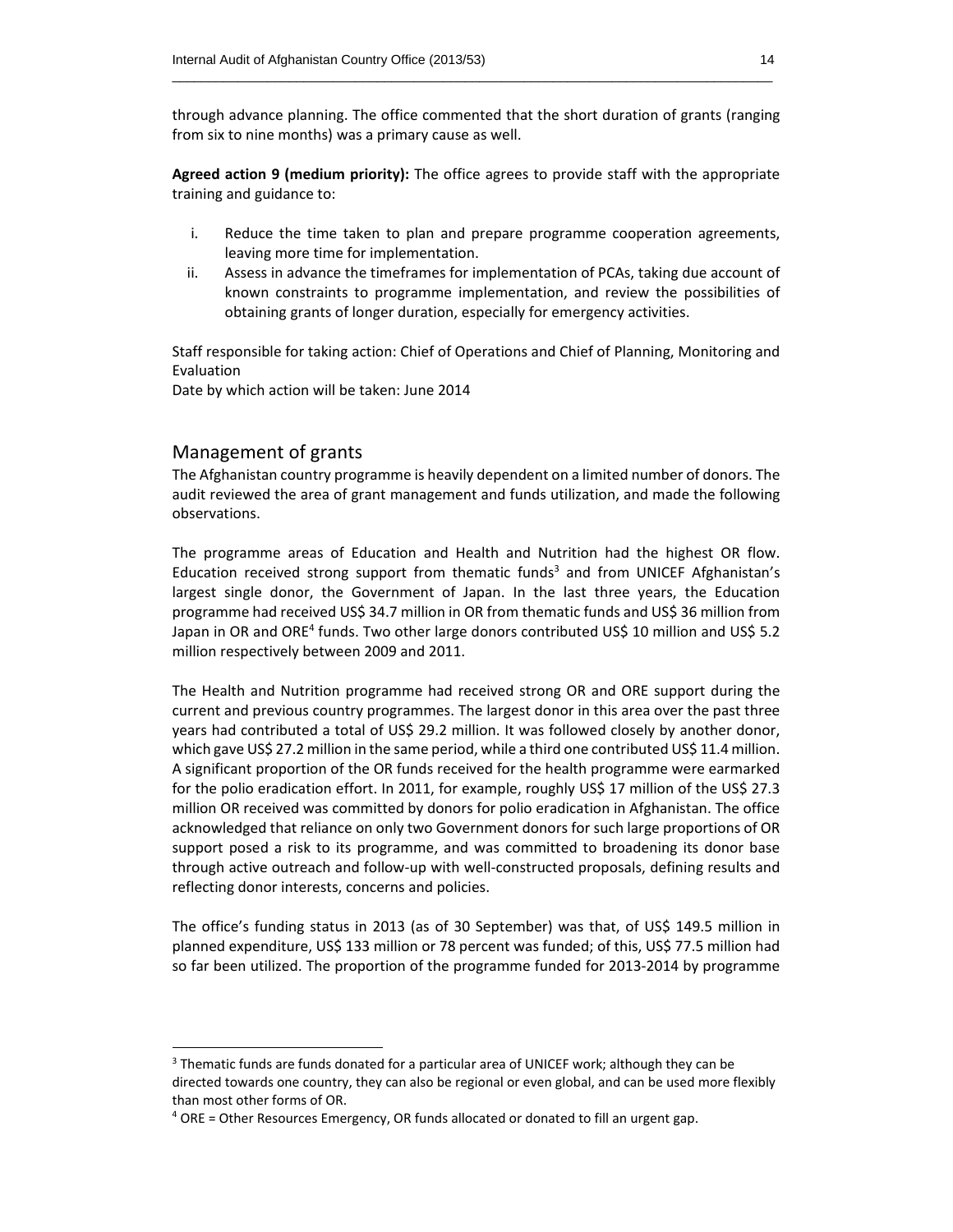component results (PCRs)5 as at September 2013 varied from 33 percent (*Education of girls and women*) to 57 percent (*Partnerships, resources, public support mobilized*). The Programme Support component was 61 percent funded. While most IRs were over‐funded in 2012, in 2013 there were shortfalls ranging from 28 percent to 59 percent for individual IRs.

The office had a total of 55 grants, ranging from US\$ 18,692 to US\$ 22,585,366, during the period under audit (from January 2012 to September 2013). The Resource Mobilization Strategy and the accompanying workplan had been regularly updated over the past two years. The audit noted the following areas related to management of grants that required improvement:

- As of 1 September 2013, the total unutilized amount for all grants that had expired since January 2012 was US\$ 960,000. The office noted that an agreement was made with one of the donors to re‐programme US\$ 345,000 from grants that had expired in 2013.
- The audit review also noted over-expenditure on some grants, mainly due to freight costs or exchange‐rate differences in DCT liquidations. The VISION system does not prevent over‐spending against grants. The audit wasinformed that, to avoid over‐expenditure, the office monitors expenditure against grants monthly, and every two weeks for grants near the expiry date.
- The audit was informed that information regarding grants expiry, and details on all open commitments, were disseminated twice monthly to section chiefs. In addition, the budget unit held monthly meetings with programme section chiefs and zone‐office chiefs to discuss funds utilization by IR and by cost centre, planned expenditures, and reasons for low utilization rates. These were also discussed with senior management and, where necessary, budget execution issues were discussed during CMT meetings.

*Procurement against expiring grants:* Cases were noted where unplanned procurement of supplies was made at year-end against grants about to expire. For example, in one case the requisition and purchase order for school furniture for an amount over US\$ 600,000 were placed just before the year‐end and expiry of the grant. There was no government request for this procurement. In another case, the order was placed for procurement of school furniture for US\$ 258,000 just one day before the expiry of the grant. Late procurement of supplies reduced the office's capacity to implement planned activities and achieve planned results within the agreed timelines.

**Agreed action 10 (medium priority):** The office agrees to:

- i. Review its quality assurance mechanisms to ensure timely utilization of grants.
- ii. Train staff, and establish mechanisms, to strengthen planning of procurement of supplies, to avoid rushed procurements just before expiry of grants; and to implement planned activities and achieve expected results within the agreed timelines.

Staff responsible for taking action: Reports Specialist Date by which action will be taken: June 2014

## Harmonized Approach to Cash Transfers

<sup>&</sup>lt;sup>5</sup> A PCR (programme component result) is an output of the country programme, against which resources will be allocated. An intermediate result (IR) is a description of a change in a defined period that will significantly contribute to the achievement of a PCR.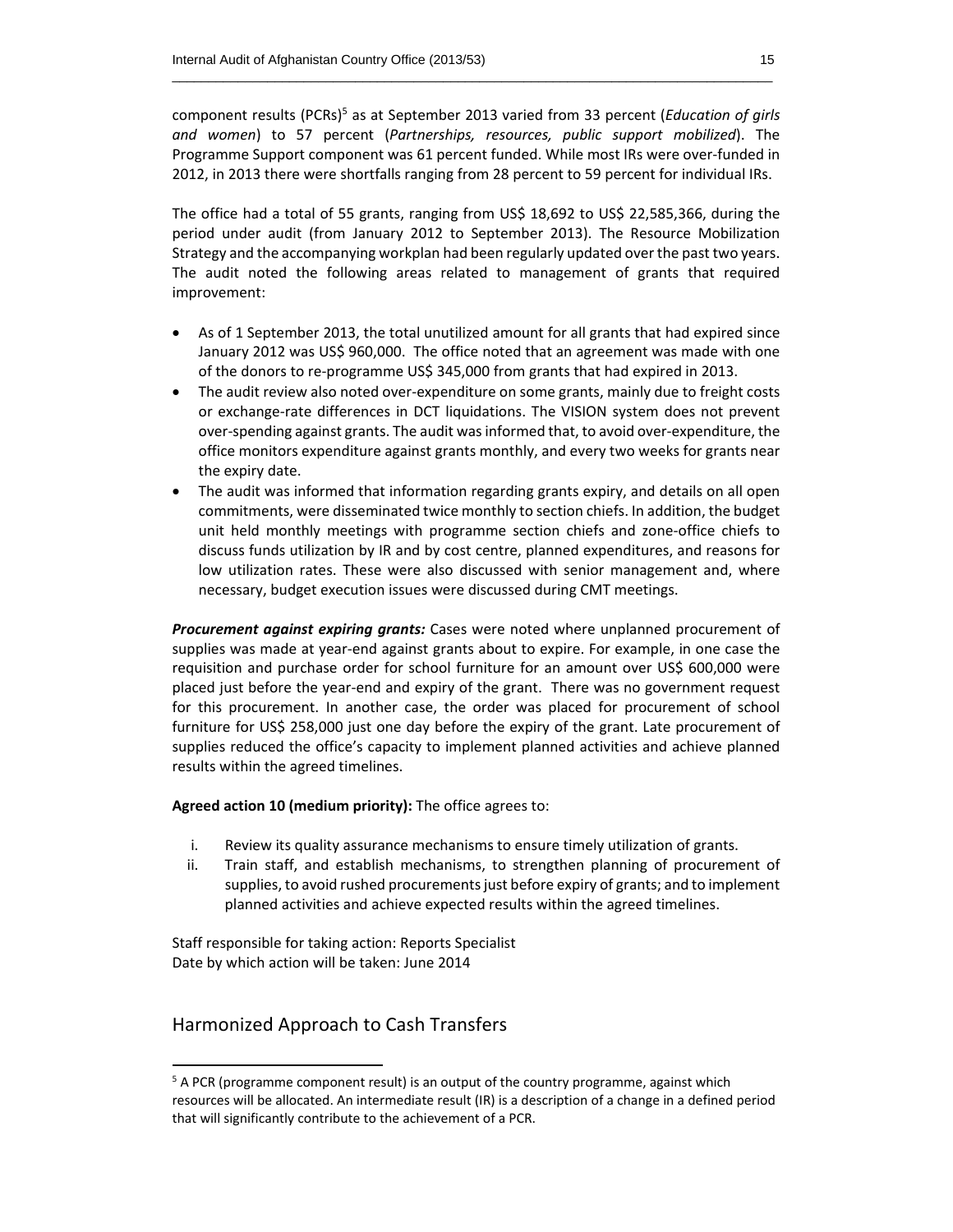Country offices are required to implement the Harmonized Approach to Cash Transfers(HACT) for cash transfers to implementing partners. HACT is also required for UNDP, UNFPA and WFP in all programme countries. HACT exchanges a system of rigid controls for a risk-management approach, reducing transaction costs by simplifying rules and procedures, strengthening partners' capacities and helping to manage risks. HACT includes risk assessments – a macro‐ assessment of the country's financial management system, and micro‐assessments of the individual implementing partners (both Government entities and NGOs).

HACT also includes assurance activities, promoting accountability and strengthening the financial management and internal control mechanisms of the implementing partners. The activities include spot checks of use of funds by implementing partners, monitoring of programme implementation, audits of partners receiving a certain level of funds, and (where required) special audits. The risk assessments and assurance activities are supposed to be carried out in cooperation with the three other UN agencies that have also adopted HACT.

While the office had provided some training on HACT to relevant staff, interviews showed that the understanding of what it entailed varied amongst both programme and operations staff. Also, it was not evident that responsibilities had been clearly delegated; specific tasks had been delegated to operations staff, but programme staff's participation was sporadic. The office had not in fact completely implemented HACT. The audit had some specific observations in this area and they are given below.

*Micro‐assessments:* The office relied on the World Bank for the risk rating of Government counterparts, all of which were rated "high". For other partners, the office commissioned an external international accounting firm to undertake micro-assessments of NGOs. Out of 34 micro‐assessments of NGOs in 2012 and 2013, 32 were assessed as High or Significant risk. Eleven of the 12 NGOs told the audit that these assessments had not been well done; with some NGOs, there was no systematic de‐briefing, and three NGOs did not receive copies of the micro‐assessment reports. The NGOs mentioned that the annual audits that were mandatory in their organizations were not taken into consideration by the contracted accounting firm. As a result, most NGOs felt that the "high risk" rating assigned to them was not adequately supported. The audit also noted that implementation of recommendations from the micro‐assessments was not systematically followed up.

*Assurance activities:* The purpose of assurance activities was to determine whether the funds transferred were used by the partners for the appropriate purpose, and in accordance with the stipulated procedures. The scope of assurance activities required by UNICEF and other UN agencies is guided by the risk ratings assigned to the implementing partners following the micro‐assessments, and the amount paid in cash transfers to the partners by the agencies. The strongest assurance activities should be directed to those partners with the weakest management practices.

Though the office had not developed an assurance plan, it had implemented some types of assurance activities. However, the lack of an assurance plan had reduced the office's capacity to demonstrate that it had obtained reasonable assurance that the funds were used for the intended purposes and in accordance with UNICEF policies and procedures.

The audit also made specific observations regarding the individual assurance mechanisms. There are three of these:

o **Financial spot checks** or on‐site reviews of partners' financial records for cash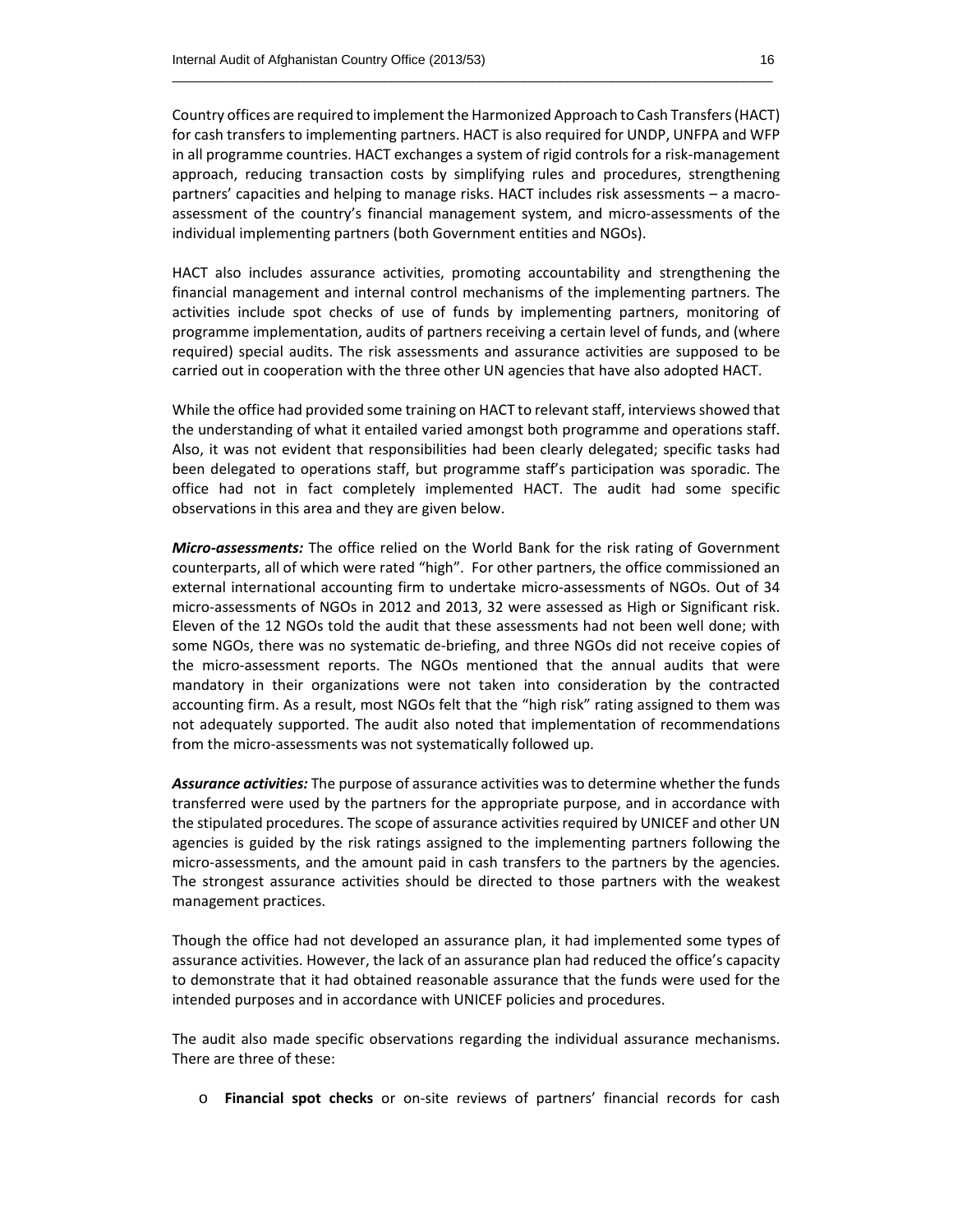transfers.

- o **Programme monitoring**, which provides assurance of the implementation of supported activities.
- o **Scheduled audits** of partners' internal controls for the management of cash transfers.

The audit's observations on these three assurance mechanisms are given below.

*Financial spot checks:* In cases where the office could not conduct periodic on‐site visits to perform financial spot checks because of accessibility constraints (due to lack of security or other reasons), it asked partners to submit detailed receipts, bills and invoices, so as to verify that the funds were used for the intended purposes. However, the huge number of documents received from partners created an enormous workload for both programme and operations staff, who had to review these documents. In seven out of eight sample cases reviewed by the audit, the time taken from receipt of liquidation documents from partners to verification of liquidation was 40 days or more (in the eighth it was 18 days). Moreover the office's system of requesting receipts did not provide reasonable assurance that funding had been used as agreed, since it was not always possible to know whether the receipts were genuine.

The audit team visited partners at national and provincial levels and noted that they all maintained manual systems of accounts (in Excel), predisposing accounts to errors. None of them undertook any spot checks in the provinces to check accounts maintained by their sub‐ national partners. For one government partner, basic financial systems were weak; cash transfers received from UNICEF had not been correctly recorded in its books of accounts and it did not carry out bank reconciliations.

While the UNICEF office had provided advisory and technical support to various ministries, it had not undertaken a systematic assessment of the support required to strengthen assurancerelated mechanisms. The partners visited by the audit, including the Ministry of Education and the Ministry of Public Health, indicated that the staff involved with management of cash transfers had not been trained by UNICEF. Further, the partners had not received any written guidelines on the management of cash transfers, such as how to request them and what to provide to UNICEF when doing so, how to manage them, and how to report on their utilization. Limited training and lack of written guidelines were cited by the partners as factors contributing to delays in disbursement of funds, as some of the requests had to be returned by UNICEF to the partners for missing required information.

*Programme monitoring:* In response to a prior audit recommendation, the office had introduced a system for monitoring the country programme in August 2013. This included both situation and programme performance monitoring.<sup>6</sup> Programme performance monitoring wasfed from national information collection systems and field monitoring by staff, consolidated in a field trip reporting system on Lotus Notes through various monitoring and information collection tools.

Currently, monitoring activities are based on access to supported provinces and districts within them. The audit assessed monitoring activities by reviewing the number of field trips undertaken by staff from the office in Kabul and also from the zone offices. The audit found that national staff undertook 11 percent more trips than international staff. However, the analysis also showed that the security-related risks, while still considerable, did not constrain

 $6$  Situation monitoring looks at changes, or lack of them, in the situation of children and women. Performance monitoring concentrates on the programme achievement of specific results against those planned.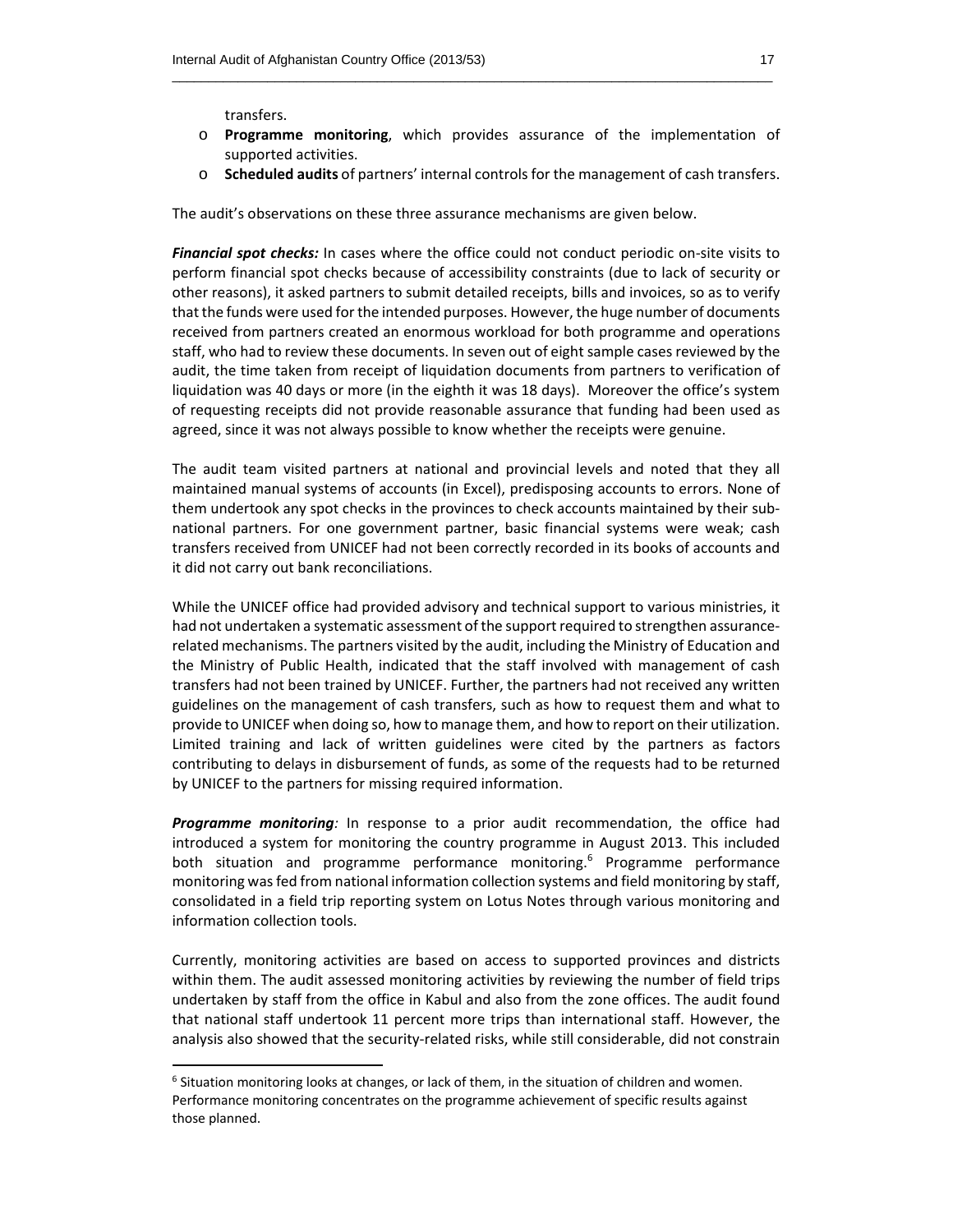international staff's ability to support capacity building and monitor activity implementation. The highest number of trips by international staff (34 percent) in both years was to field locations (Kandahar).

However, the audit noted the following with regard to programme monitoring.

- There was no plan that integrated programme monitoring as part of assurance activities. Programme Specialists/Officers planned their visits to partners as part of their travel plan for programme monitoring (see also the section of this observation on financial spot checks, p17 above). However, since the office had not implemented systematic assurance activities, spot checks on implementing partners' financial records were not included as part of these visits. Instead, the office requested all supporting documentation for on‐site review by designated staff, as explained above.
- The field data collection tool was detailed; it required staff to report on progress against results, but, due to the lack of zone-specific targets within the tool, staff found it vague, long and cumbersome to complete. Also, the indicators that would assist more systematic monitoring were absent in the tool.
- The audit was not able to ascertain whether end-user monitoring of supplies was carried out. However, the office noted in its programme performance guidelines that this was not being done systematically.

*Scheduled audits:* The office had not prepared a plan for scheduled audits of NGOs and government partners. At a higher level, the 2010-2013 CPAP<sup>7</sup> clearly mentioned the role of the Supreme Audit Institution  $(SA)$ <sup>8</sup> in carrying out assurance activities of Government ministries. However, the office had not yet taken steps to identify specific areas to work with the SAI and rely on its assurance. During the audit team's visit to the SAI, the Auditor General expressed willingness to collaborate with UNICEF and stated that it audited projects funded by the World Bank under a capacity-building arrangement with the latter. It was agreed that further detailed discussions should follow to determine specific areas of collaboration in assurance activities between UNICEF and the SAI.

Further, when the audit visited the line ministries (Public Health, Rural, Rehabilitation and Development, Education), it was informed that each of these ministries had an audit division. However, the office had not explored the role such audit divisions could play in strengthening assurance mechanisms for partner ministries.

## **Agreed action 11 (medium priority):** The office agrees to:

- i. Develop and implement an assurance plan that will define the nature and extent of assurance activities (including financial spot checks, programme monitoring and scheduled audits of partner's internal controls) to obtain reasonable assurance on whether funds are used for the intended purposes, and in accordance with UNICEF policies and procedures. In cases where financial spot checks cannot be used as a source of assurance, the office agrees to consider obtaining additional assurance by increasing the extent of programme monitoring, and/or through scheduled audits.
- ii. Assign responsibilities and accountabilities for systematic implementation of

 $<sup>7</sup>$  The CPAP is a formal agreement between a UNICEF office and the host Government on the</sup> Programme of Cooperation, setting out the expected results, programme structure, distribution of resources and respective commitments.

<sup>&</sup>lt;sup>8</sup> The SAI in Afghanistan is the Control and Audit Office of the Transitional Government of the Islamic Republic of Afghanistan.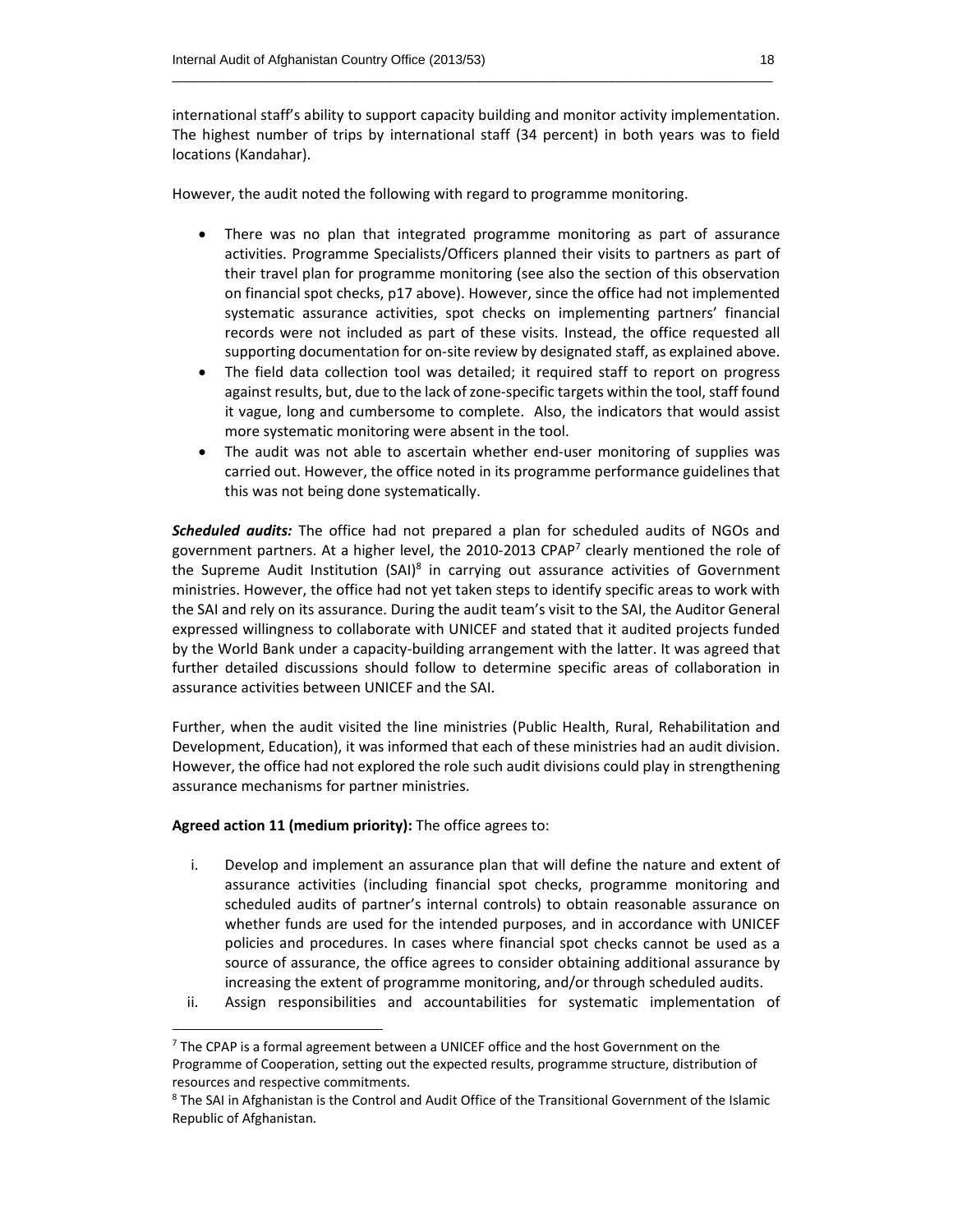assurance activities, according to the current policy that requires programme sections to lead this function.

Staff responsible for taking action: Deputy Representative; Chief of Operations; Chief of Planning, Monitoring and Evaluation; and Finance Manager Date by which action will be taken: December 2014

**Agreed action 12 (high priority):** The office agrees to:

- i. In collaboration with Government implementing partners, outline a set of activities aimed at strengthening their assurance mechanisms, and discuss/explore the role of the ministry divisions in this regard.
- ii. Follow up with the supreme audit institution (SAI) and agree on the nature, frequency and type of assurance related activities they can undertake in relation to Government implementing ministries that receive funds from UNICEF.

Staff responsible for taking action: Chief of Operations Date by which action will be taken: December 2014

## Schools construction

UNICEF was assisting the Ministry of Education (MoE) with a construction project under the "access and retention" area of the *Basic education and gender equality* programme. The project, with funding amounting to US\$ 22.7 million, aimed at construction of 70 schools in three central highland provinces (Bamyan, Daykundi, and Ghor) for the period of three years from January 2012 to December 2014. An international NGO had been contracted in 2012 to assist with risk analysis assessment, community mobilization (for gaining communities' acceptance and participation in monitoring and sustainability), and quality control. As of October 2013, 23 school buildings, or 33 percent of the 70 schools, were under construction, with a target for completion of end 2013 or early 2014. The on-going construction work for the 23 schools started in March 2012. The bidding for the second phase (24 schools) was underway in October 2013 and construction was expected to start in March 2014.

The office had established a construction unit with three staff positions – one international professional and two national officers. The international position (which was grade P3) was vacant as of October 2013. The office had hired a construction engineer on a Temporary Assistance arrangement who performed the functions of the head of the unit. The education unit as a whole is supported by two programme assistants.

The audit noted the following.

*Delays and utilization rate:* As of October 2013, a total of US\$ 2.5 million or 11 percent of the total budget had been spent. This was about 50 percent below the expected utilization rate. This was partly due to slow hiring of 23 contractors for phase one, which took about six months. Also, the hiring of the third‐party monitor took about nine months. There were also delays in obtaining documents from construction contractors. The MoE's design, site surveys and procurement processes had also been slow. For example, the award to contractors for the second phase of the construction (24 schools) was expected to be on 5 August 2013 but as of October 2013, the tendering process was just starting.

The audit noted that the office had not carried out an assessment of the Government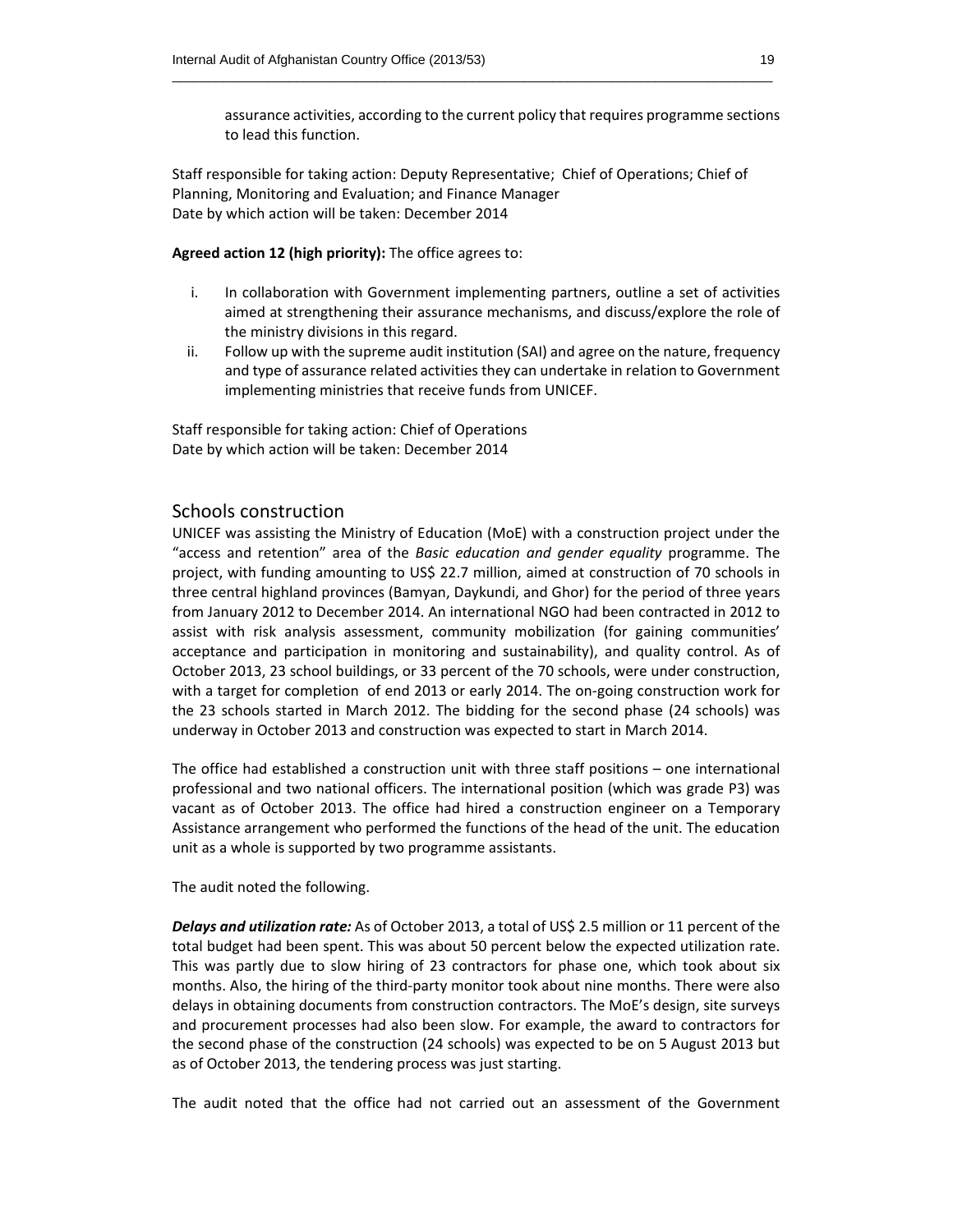partner's capacity to undertake the procurement processes. As a result, key risks and capacity gaps associated with the construction project had not been identified and addressed before delegating the procurement process to the Government (see also the recommendation relating to this observation under the observation *Supply procurement and logistics* on p22, below). In addition, although the procurement process had started in 2012, as of October 2013 the office had not yet secured a local procurement authorization (LPA) from Supply Division (as is required by UNICEF's policies and procedures).

*Monitoring:* The NGO, hired by the office, had not been delivering as expected under their contract, which started in February 2013. For example, while it claimed to have been performing community mobilization and to be monitoring construction activities, it had not submitted monthly reports for the last five months. Also, it had not submitted any invoices for the work done as a third-party monitor. The contract with the third-party monitor was for US\$ 1.2 million, but as of October 2013 the office had received invoices for only US\$ 94,000. The third-party monitor informed the audit that there was lack of clarity on the deliverables under the contract. The deliverables were revised and clarified by UNICEF in August 2013. The third‐party monitor had not yet developed and submitted to UNICEF the design, methodology and work plan for social mobilization and monitoring activities.

At the current pace of the programme implementation, there is a high risk that the project will not be completed within the planned timeframe. The office had indicated delays in implementation of the project in the quarterly reports submitted to the donor, and had had some discussions about possible delays with the MoE. However, there were no concrete plans to assess the need to extend the project implementation period.

**Agreed action 13 (high priority):** The country office agrees to:

- i. Follow up with the Ministry of Education's procurement department to discuss constraints and solutions, and secure commitments for expediting the procurement process.
- ii. Review the work of the third‐party monitoring organization in line with the contract, identify causes for low performance, address constraints and take appropriate action to ensure timely receipt of monthly progress reports and other deliverables.
- iii. Follow up with Supply Division to ensure the local procurement authorization is secured as required.
- iv. Ensure sufficient staffing in the construction unit, including filling the post of the head of the unit.
- v. In consultation with key stakeholders within the MoE and the donor, assess the likelihood of completing the project within planned timeframe and budget and with the expected quality, and make adjustments as necessary.

Staff responsible for taking action: Chief of Education; Construction Engineer; Supply Manager

Date by which action will be taken: March 2014

## Global Partnership for Education (GPE)

The GPE programme aims to help the Government of Afghanistan achieve the goals of Education for All (EFA) and is aligned to the country's Education Interim Plan (2012‐2014). The GPE fund amounts to US\$ 55.7 million for three years from 2012 to 2014, with Denmark providing coordination. An amount of US\$ 9 million, or 16 percent of the total, was disbursed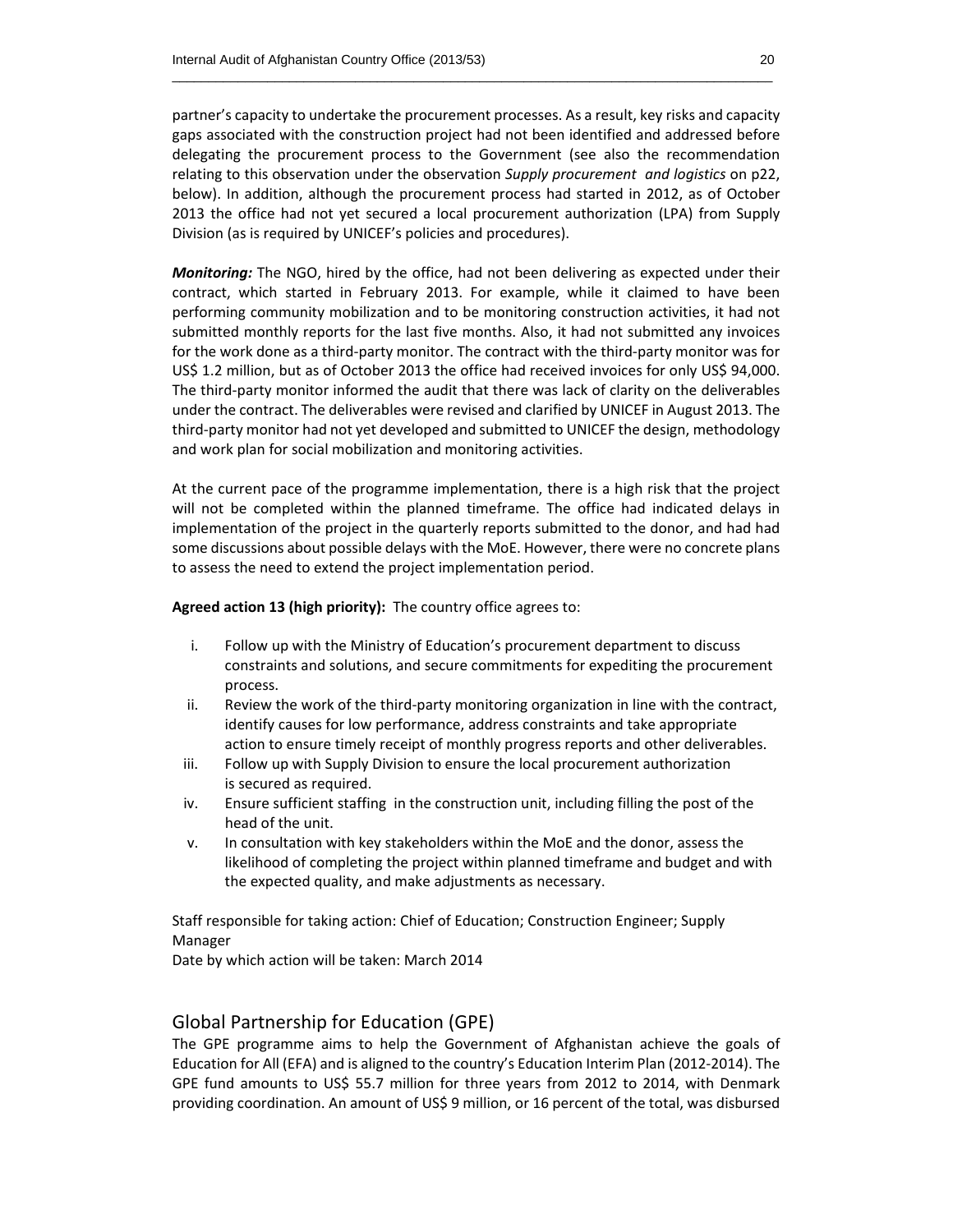from UNICEF New York directly to the Ministry of Finance in October 2012.

As a supervising entity, UNICEF is expected to provide expert assistance to the MoE and its partners to monitor progress in programme implementation, to assess on‐going programme achievements, and to provide on-the-job capacity-building. UNICEF also has a fiduciary supervisory role in that it is designing the funding processes for the GPE Programme to create a sound control environment. There were mechanisms for planning and monitoring the implementation of the programme activities, and UNICEF, as a supervising entity, worked closely with MoE and other stakeholders to provide the required technical input. UNICEF had contracted an accounting firm to perform its duties as a fiduciary agent, including monitoring and reporting on activity implementation and utilization of funds as per terms of reference.

\_\_\_\_\_\_\_\_\_\_\_\_\_\_\_\_\_\_\_\_\_\_\_\_\_\_\_\_\_\_\_\_\_\_\_\_\_\_\_\_\_\_\_\_\_\_\_\_\_\_\_\_\_\_\_\_\_\_\_\_\_\_\_\_\_\_\_\_\_\_\_\_\_\_\_\_\_\_\_\_\_\_

However, with only 15 months left before the planned completion of the programme by 31 December 2014, the implementation rate on all four priority areas was significantly below expectations. So far, the activities implemented related to preparatory work such as recruitment of key personnel, development of training materials and some training activities.

The half yearly progress review report (January‐June 2013) prepared by the contracted accounting firm identified a number of gaps in the implementation of the programme by the MoE, including: absence of periodic programme targets, limiting assessment of progress made; gaps in budget monitoring, and expected financial reports not produced as required; bank reconciliations not done on time; non-compliance with grant covenants; and other matters. The report contained recommendations to address the problems identified, but as of October 2013 these had not been implemented.

The office explained that some discussions had been made with the MoE regarding the need to carry out assessments to identify bottlenecks and address the constraints, but no concrete action plan had been developed and agreed as of October 2013. Further, although the accounting firm included recommendations to address the implementation gaps, the root causes of these gaps were not identified. However, the delays in implementation of activities included slow release of funds to the provinces. This was reflected in very low financial utilization rates. A further cause was that the agreement was only signed in September 2012 and the first release of funds made in October 2012, although the GPE programme is meant to be for three years, 2012‐2014.

Out of US\$ 9 million released by UNICEF New York to the government in October 2012, only US\$ 500,000, or 6 percent, had been spent as of 30 June 2013.

**Agreed action 14 (medium priority):** The country office, in collaboration with the MoE and other key stakeholders, agrees to:

- i. Follow up with the Ministry of Education and other key stakeholders to identify root causes of delays, and identify specific measuresto be taken to addressthe constraints to the implementation of the GPE programme; and ensure that the recommendations made in the half‐yearly progress report are addressed.
- ii. In view of the implementation rate, review the assumptions in the GPE implementation plan and revise the time-frame for completion of the programme as appropriate, taking account of cost implications.
- iii. Document and share lessons learned with UNICEF headquarters, regional office and other offices implementing or planning to implement GPE programmes with UNICEF being a managing or supervising entity.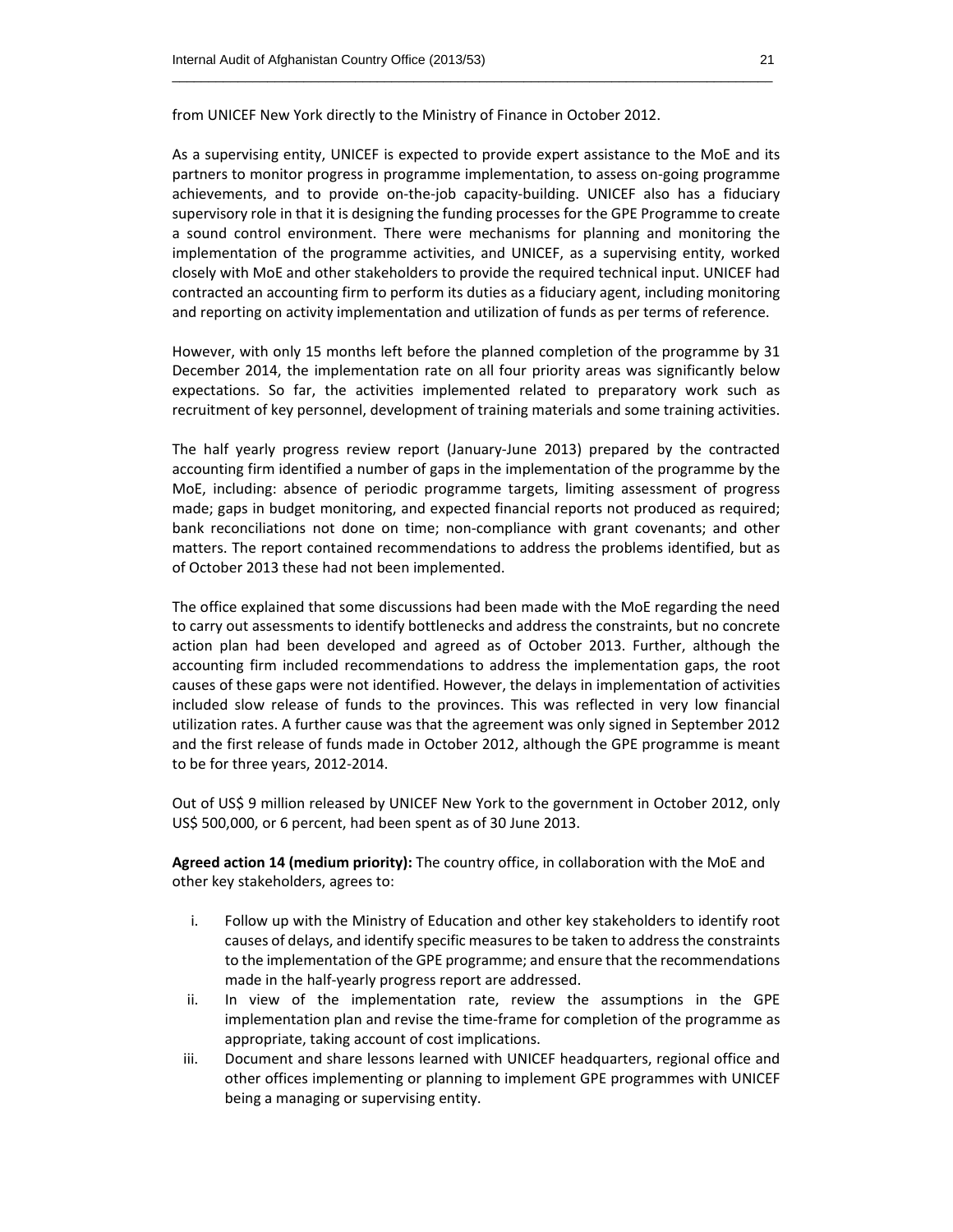Staff responsible for taking action: Deputy Representative, Chief of Education and Programme Specialist Date by which action will be taken: June 2014

Polio eradication programme

The country office has worked with the Afghanistan government on polio eradication under the health and nutrition programme since the 1990s. In 2012, UNICEF spent US\$ 19.8 million on the polio eradication programme. The annual budget was estimated at US\$ 53 million for 2013 and 2014. The 2012‐2013 programme, which was aimed at eradicating polio in a target population of about 8.8 million children under five, was implemented in partnership with the World Health Organization (WHO) and donors including the Canadian International Development Agency (CIDA), Japan and the World Bank. WHO was responsible for training of vaccinators, polio surveillance and post-campaign assessments. The Ministry of Public Health (MoPH), WHO and UNICEF had established financial committees in four of the 34 provinces (Helmand, Kandahar, Nagahar, and Kunar) where most of the campaigns, and the biggest funds disbursements, were, with 13 rounds of polio campaigns completed between since January 2013 (as of September).

The audit observed the polio immunization activities in the Eastern Province and noted a high level of commitment. The activity was run professionally and the country office was taking full account of the security risks specifically related to cross-border immunization activities. It had established a two‐way immunization process for people crossing to Afghanistan and into Pakistan. However, the following was noted.

*Management of funds:* Around the end of 2011, CIDA reported that it had received allegations of irregularities on the management of funds in the implementation of the polio programme in some of the communities. However, the UNICEF office identified no specific fraudulent activities. UNICEF, in collaboration with WHO, had strengthened controls on the management of funds and implementation of planned activities so as to minimize the risks of fraud. A training of trainers on management and accountability had been carried out in 2012 with primary health care officers, provincial and regional immunization officers, NGOs, and UNICEF national and provincial teams. This training, which had been conducted in the southern and eastern provinces and was under preparation for the south-east, aimed to improve the quality of campaigns and the management of funds so as to reduce the risks of fraud and misuse of funds.

*Risk mitigation:* UNICEF and WHO had conducted a risk assessment and developed a risk‐ mitigation plan with specific actions and key performance indicators to address key risks, such as hiring and supervision of vaccinators, payments as per plan and waste of vaccines. However, the plan, containing 24 mitigation measures, had too many performance indicators (46) and no targets. The lack of targets limited the capacity of UNICEF and WHO to measure and report on progress, and the high number of indicators led to burdensome monitoring and reporting.

The audit also noted during field visits that the persons responsible for coordinating polio programme activities were not aware of the issues, risks and planned actions included in the risk-mitigation plan. Moreover, responsibilities for implementing the mitigation measures and reporting on their implementation were not clearly defined and understood. The plan indicated that the MoPH, WHO and UNICEF were jointly responsible for each of the 24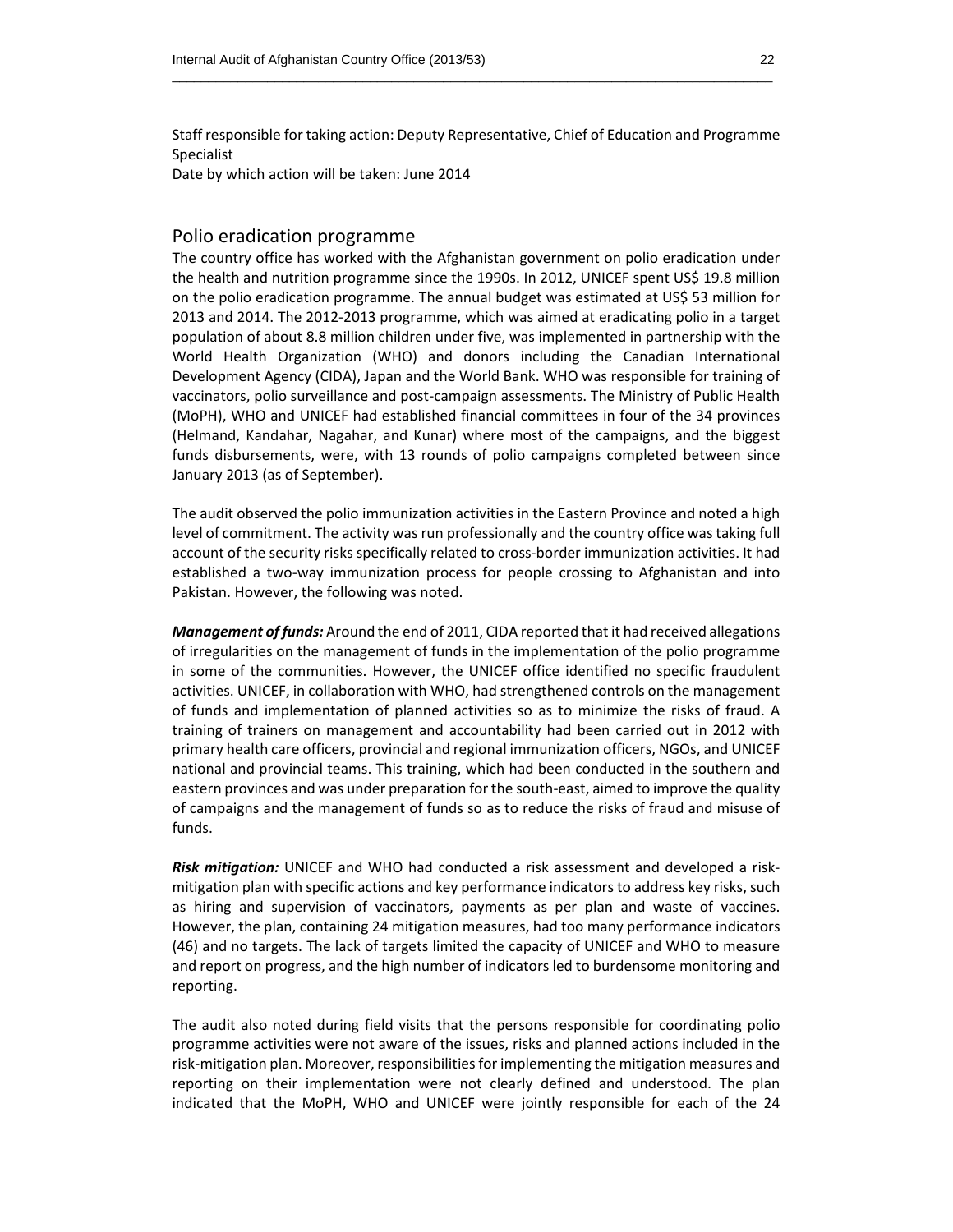mitigation measures. However, the individual responsibilities of each partner were not established. Further, the responsibilities for, and format and frequency of, reporting on progress against the risk mitigation plan had not been defined. There had been discussions between WHO, CIDA and UNICEF on this, but no final agreement. As of October 2013, no progress reports had been prepared by UNICEF or received from the provinces.

*Release of funds:* WHO was responsible for operational activities and carried out the contracting of various activities and procurement in conjunction with the MoPH, following a signed micro-plan. However, the funding for these operational activities (approx. US\$ 14 million in 2013) was managed by UNICEF and released to the Provincial Health Departments. There were some delays in the release of these funds, for various reasons – including the existence of DCTs that had been outstanding over nine months (UNICEF's procedures do not permit release of DCTs to partners with previous transfers outstanding for that period). These delays resulted in delays to implementation. During the audit visit, WHO indicated that there had been some discussion regarding the transfer of funds to it for operational activities, but no concrete decision had been made as of October 2013.

**Agreed action 15 (medium priority):** The country office agrees to:

- i. Review the mitigation plan to ensure a manageable number of indicators with specific targets on them; clarify responsibilities for implementation of the mitigation measures, with Ministry of Public Health (MoPH) playing a more proactive role in reporting progress against set indicators and targets; clarify timing and format of the annual report on implementation of the plan.
- ii. With assistance from UNICEF HQ, follow up with the World Health Organization to finalize timelines and procedures for transferring operations costs from UNICEF to WHO, in consultation with MoPH and key donors.

Staff responsible for taking action: Chief of Polio Programme and Chief of Operations Date by which action will be taken: June 2014

## Programme management: Conclusion

Based on the audit work performed, OIAI concluded at the end of the audit that, subject to implementation of the agreed actions described, the controls and processes over programme management, as defined above, were generally established and functioning during the period under audit.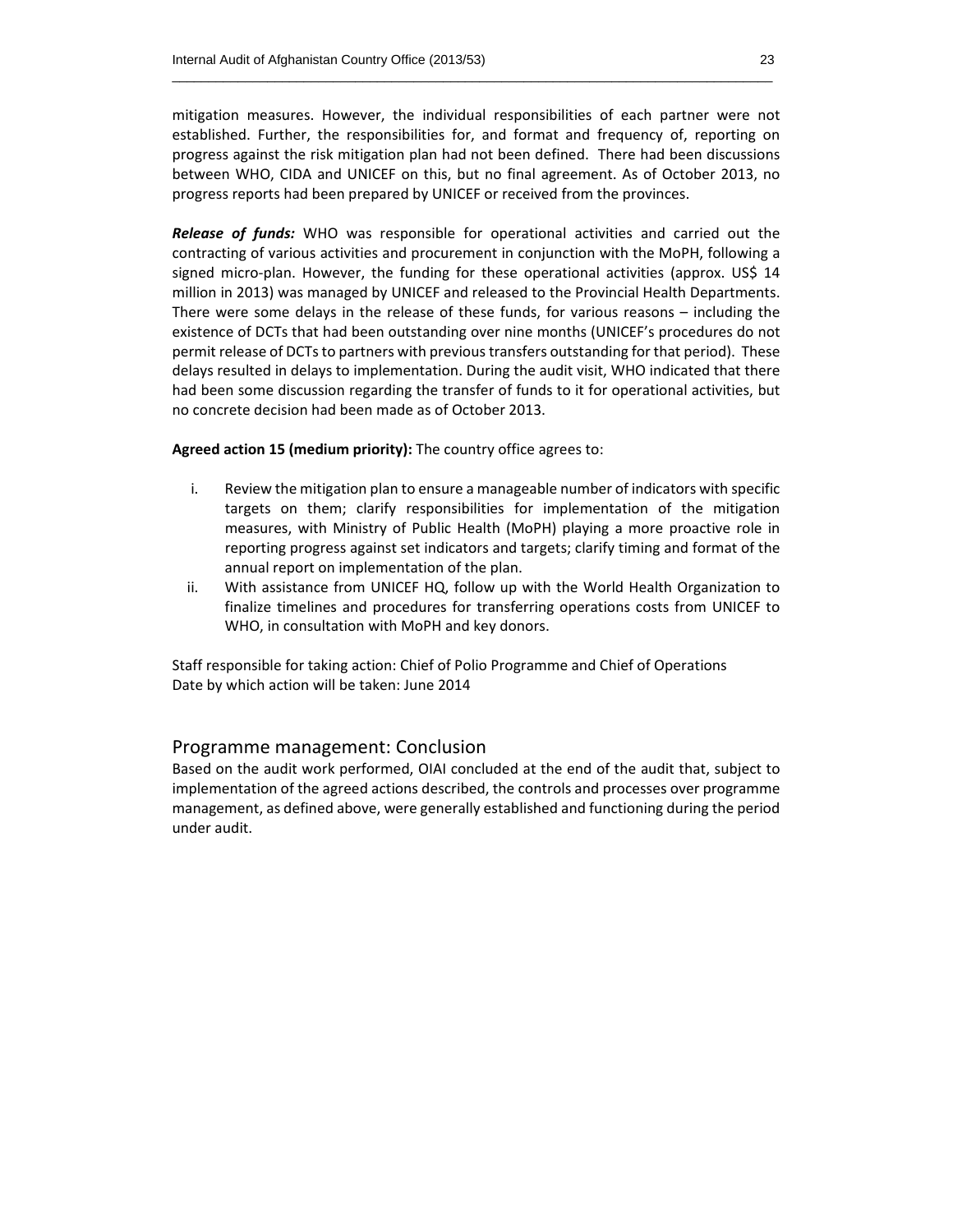## 3 Operations support

In this area the audit reviews the country office's support processes and whether they are in accordance with UNICEF Rules and Regulations and with policies and procedures. The scope of the audit in this area includes the following:

- **Financial management**. This covers budgeting, accounting, bank reconciliations and financial reporting.
- **Procurement and contracting.** This includes the full procurement and supply cycle, including bidding and selection processes, contracting, transport and delivery, warehousing, consultants, contractors and payment.
- **Asset management**. This area covers maintenance, recording and use of property, plant and equipment (PPE). This includes large items such as premises and cars, but also smaller but desirable items such as laptops; and covers identification, security, control, maintenance and disposal.
- **Inventory management.** This includes consumables, including programme supplies, and the way they are warehoused and distributed.
- **Information and communication technology (ICT)**. This includes provision of facilities and support, appropriate access and use, security of data and physical equipment, continued availability of systems, and cost-effective delivery of services.

All the areas above were covered in this audit.

## Satisfactory key controls

The office ensured that the bank signatory panel was up to date, and that documents relating to financial transactions – including cheques, payment vouchers and supporting documents – were kept in a secure restricted place. The office carried out bank reconciliation of all bank accounts maintained in Kabul and at the zone offices, and reconciling items were cleared within reasonable time. The 2012 year-end accounts closure reports were processed and submitted to the Division of Financial and Administrative Management (DFAM) according to the established timeline.

The audit visited warehouses in Kabul and Kandahar. There was adequate segregation of duties in the receipt, recording, and authorization for issue of supplies from the warehouse. The office carried out a physical inventory count twice a year, and an unannounced audit test of inventory records did not find any discrepancies. The office was working with DFAM in cleaning up the Property, Plant and Equipment (PPE) records, removing disposed‐of and low‐ value items from the inventory records. Responsibilities for custody, recording, and physical verification of PPE were adequately segregated and, overall, PPE was well managed.

The physical security of ICT equipment in the server room was well maintained and access to UNICEF network and application systems was properly managed.

As part of its business continuity strategy, the office operated a remote disaster recovery site that was synchronized with the main office data centre through use of remote backup and replication in Afghanistan, and another disaster recovery site had been installed in another location.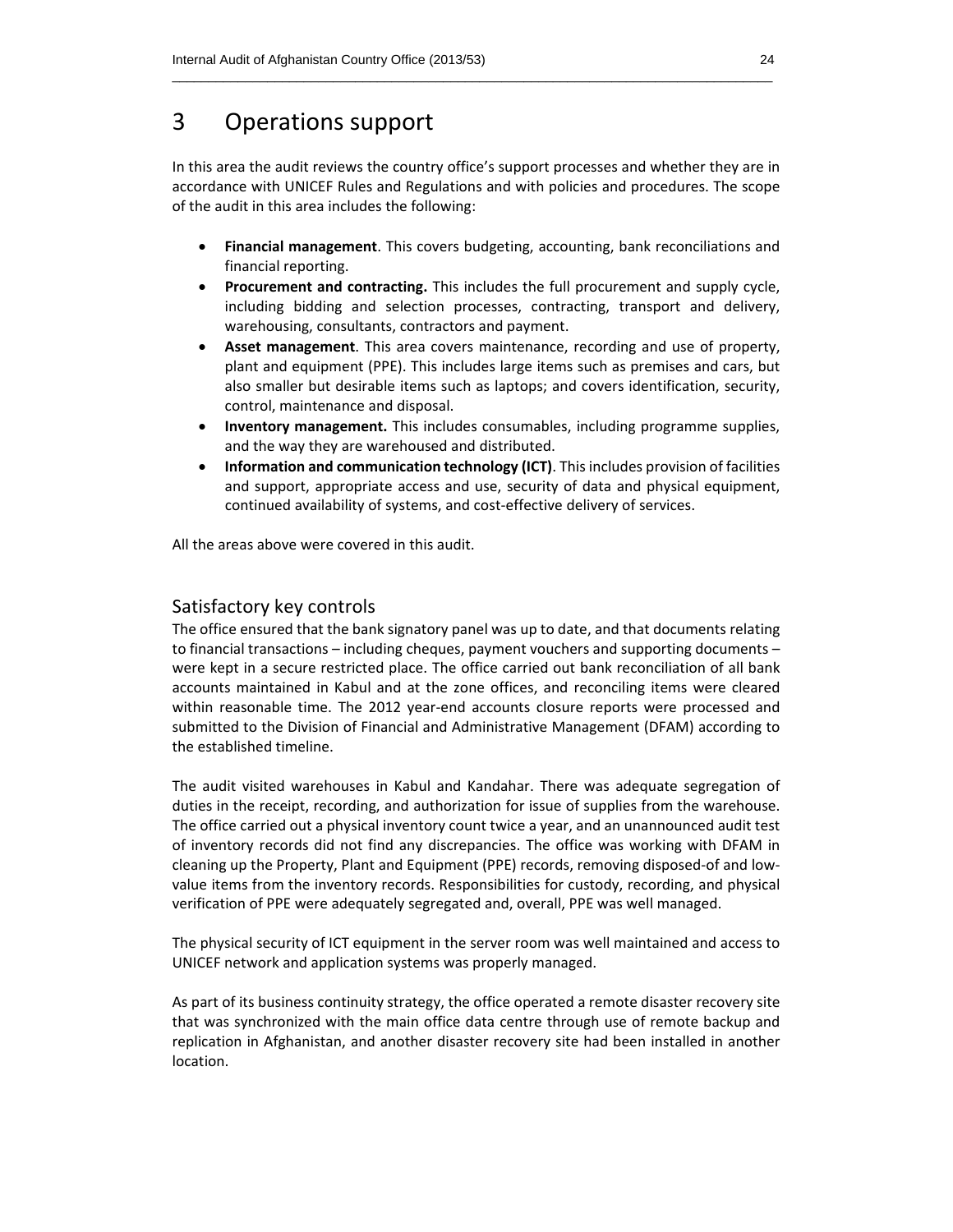## Management of cash transfers

A total of US\$ 86 million wasreleased to programme implementing partners during the period from January 2012 to September 2013. The audit review noted areas for improvement with regard to requesting, processing and liquidating cash transfers.

Cash transfers were not made in accordance with the agreed timeline for implementation of programme activities established in the rolling workplans or in the PCAs. In 19 cases reviewed, cash transfers were not released before the start of the activities, with delays ranging from 11 to 103 days. For example, the cash transfer to support advisors in education for the period from January to July 2013 was released only in June 2013.

The delays in cash transfers to partners were due to slow internal processing of transfers by the office. In 11 of the 23 cases reviewed, the processing time from receipt of partners' request to payment date ranged from 31 to 100 days. Further, the implementing partner's requests for cash transfers did not consistently provide sufficient information, such as the planned activity start date and reference to the annual workplan. In five out of the 23 cases reviewed, the partners' request did not provide information on when the activity was expected to start so as to ensure that the release of funds could be made before the activity start date.

Significant delays were also noted in the processing of reimbursement-type cash transfers. In three out of seven cases reviewed, the payments were made to the partners within three to six months of the receipt of expenditure receipts and invoices from the implementing partners. Late submission of supporting documents was reported as the main cause.

While the office had mechanisms for periodic monitoring of the status of outstanding DCTs, more effort was required to minimize the amount outstanding for over six months. As of August 2013, this was about US\$ 2 million, or 15 percent of the total outstanding DCTs. Of the US\$ 2 million, about US\$ 1.4 million had been outstanding for over nine months. It was noted that about US\$ 600,000 of DCT outstanding over nine months was due to an automatedsystem problem, whereby a liquidation could not be effected. The office was following up with DFAM to resolve it.

**Agreed action 16 (medium priority):** The country office agrees to strengthen monitoring mechanisms to ensure that cash transfers (advances and reimbursement) are processed, released and liquidated on time. (See also agreed actions 9 and 11 earlier in this report).

Staff responsible for taking action: Deputy Representative, Chief of Operations, Finance Manager, Section Heads and Planning Specialist Date by which action will be taken: January 2014

## Supply procurement and logistics

Total procurement of programme supplies amounted to US\$ 22 million in 2012 and US\$ 14 million in 2013 (as of 30 August). The main items included medical supplies, school furniture and supplies and printing. About 10 percent of all supplies were locally procured; the remainder were obtained through offshore procurement.

There was adequate application of UNICEF standard procedures, with detailed tabulation of bids and notes prepared with justification for selection of suppliers. The suppliers were given sufficient time to prepare and submit bids (14 to 30 days), and bids‐opening attendance sheets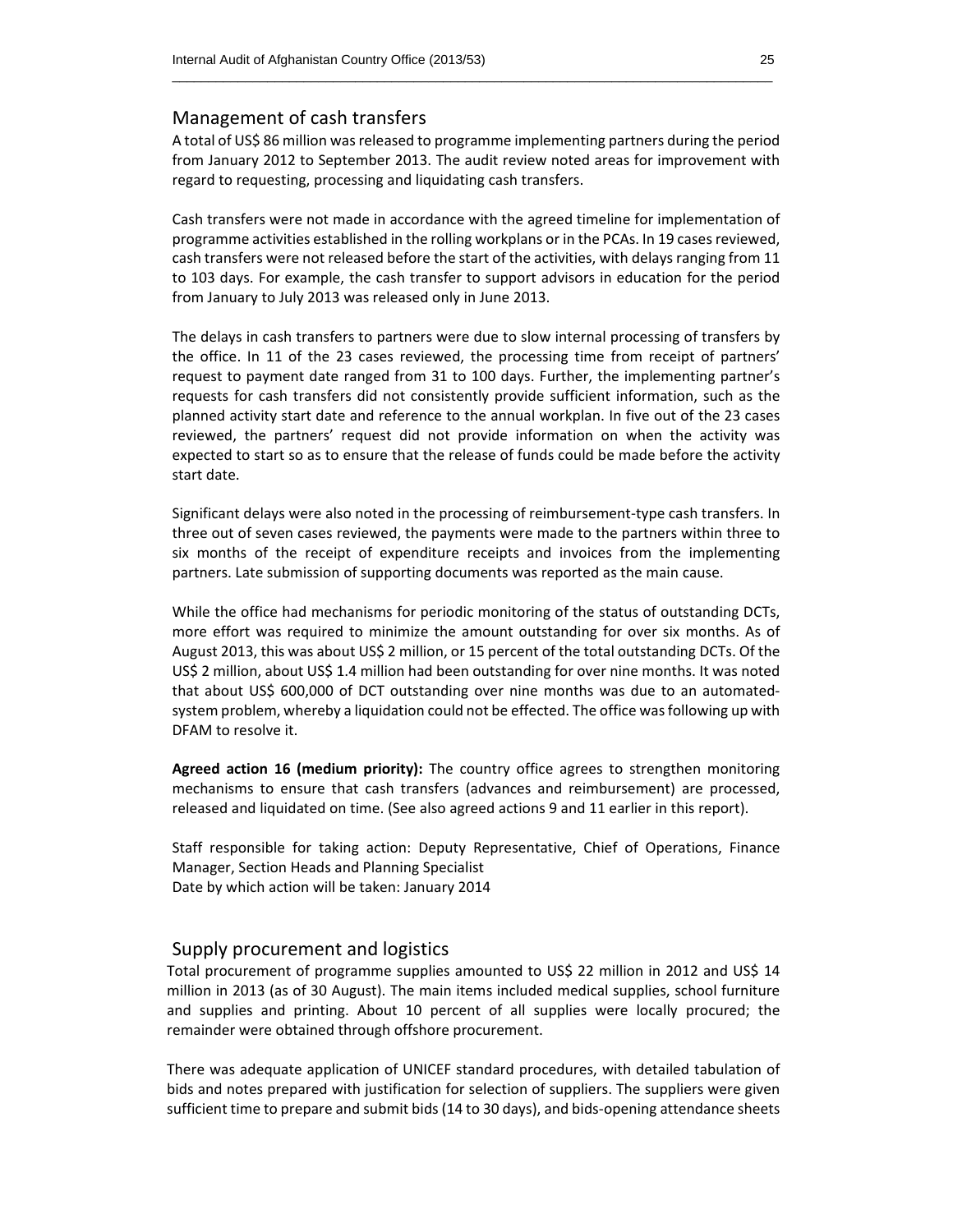were prepared. Where cases were submitted for review by the Contract Review Committee (CRC), the submissions were well prepared and the deliberations well documented. Wherever applicable, technical inspections were carried out through an inspection company or by staff members.

However, the audit also noted the following.

*Delivery of supplies:* In nine of the 15 cases reviewed by the audit, there were delays in delivery of programme supplies by suppliers to the warehouse. The delays ranged from two to 112 days after the purchase orders' target arrival dates, with five being over 35 days. The office had a system for monitoring delivery against target arrival dates, but did not always use it effectively. Further, in 10 of the 15 cases reviewed, there was no evidence to show that the supplies had been delivered to the partners.

*Procurement through partners:* Significant amounts of supplies were procured by the government partners using cash transfers from UNICEF. However, the country office had not assessed the procurement capacity of the government partners to identify and address capacity gaps. This limited assurance regarding funds given to partners for procurement of supplies.

*Inventory in the warehouse:* The audit noted that US\$ 2.7 million‐worth of supplies, or 71 percent of the total inventory (which was US\$ 3.8 million), had been in the warehouse for over six months as of 30 September 2013. Of this, US\$ 1.7 million-worth had been in the warehouse for over 12 months. About US\$ 700,000 of this consisted of prepositioned supplies, but that still meant that about US\$ 1 million worth of supplies for the regular programme had been in the warehouse for over 12 months.

Poor planning, including absence of distribution plans, was the main cause of slow movement. However, severe weather conditions also hampered speedy movement of supplies to project sites. In 2012, the nine-month closure of the border with Pakistan contributed to delays in receiving and forwarding supplies. Improvement in planning for procurement and distribution was needed to ensure speedy movement of inventory from warehouse to the partners.

*In‐country logistics:* The country office was carrying out in‐country logistics, including customs clearance of imported supplies, transportation and warehousing. The total amount spent on in-country logistics for the period from January 2012 to September 2013 was about US\$ 1.2 million. The office did this because programme partners lacked the capacity. However, the office had not assessed that capacity; moreover there was no clear strategy for building it, and transferring these responsibilities to the government.

*Supporting documentation:* The audit noted 16 cases of payments for supplies with significant values (ranging from US\$ 17,000 to US\$ 325,000) against hand-written invoices. Such invoices did not provide information such as tax registration numbers of the suppliers; some were not numbered, and/or lacked letterhead or company logo. Further, the suppliers did not consistently provide delivery notes. Only UNICEF goods receipt notes done manually by the office were attached.

**Agreed action 17 (medium priority):** The country office agrees to:

i. Provide guidance to partners to ensure that partners' requests for supplies provide sufficient information for the procurement process.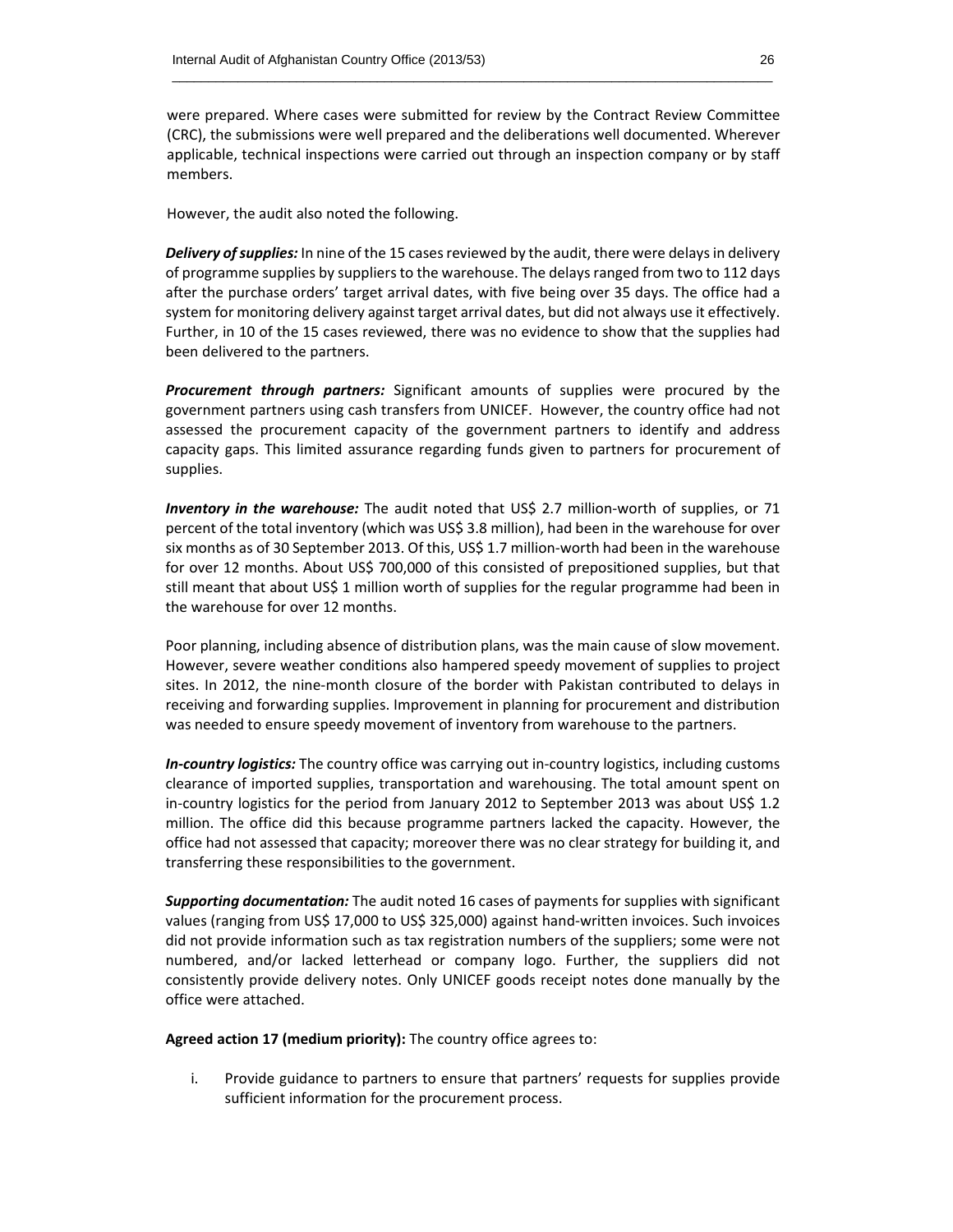- ii. Ensure that the monitoring tool developed by the office is consistently used to track delivery of supplies and promptly address any delays, and ensure that supplies are procured and delivered to the partners on time.
- iii. Discontinue procurement of supplies through government partners unless those partners' capacity has been assessed and mitigating controls are in place to address gaps.
- iv. Review the inventory of programme supplies and ensure that all supply items (excluding those that are prepositioned) are promptly distributed to programme partners upon receipt in the warehouses.
- v. Undertake assessment of the in‐country logistical capacity of partners and, working with government partners, develop an exit strategy for gradually handing over responsibilities for clearing, forwarding and distribution of programme supplies.
- vi. Ensure that, for significant amounts, proper invoices and delivery notes are provided for supplies received from the suppliers.

Staff responsible for taking action: Supply and Logistics Manager Date by which action will be taken: June 2015

## Contracts for services

The country office issued 326 contracts for services during the period from January 2012 to September 2013. Of the 326 contracts, 264 were for corporate contractors and 62 were for individual consultants. The audit noted the following.

*Single‐source selection:* The audit review of a sample of seven individual contracts for services noted that five were single‐sourced. Although the office had recorded the reasons for this, including difficulty in getting candidates with suitable skills and rehiring of consultants who performed well in previous contracts, the excessive use of single sourcing in the selected sample limited assurance that the office was getting the best services available.

*Amendments to contracts:* Where there were amendments to the contracts, the office did not ensure that those involving an increase of more than 10 percent in cost were resubmitted to the CRC before the amendments were agreed with the contractors. In one case, a contract that was reviewed by the CRC with a start date of 22 May 2013 with total cost US\$ 778,000 was amended with a cost increase of US\$ 702,000, or 90 percent of the original amount. In another case, a contract for US\$ 278,000 had been amended with an increase of US\$ 128,000, or 46 percent of the original amount. In both cases, the requests for amendments were only submitted to the CRC after commitments had been made and contractors had incurred the additional costs and provided the services.

*Supplier performance evaluation:* The office did not consistently ensure that the performance of consultants and institutional contractors was evaluated at the end of the contract. In eight of the 15 sampled cases, the final evaluation reports were not on file and not attached to the final payments. Three of the eight cases related to individual consultants and five to institutional contracts. The lack of final evaluation limited assurance regarding the achievement of objectives and value for money, and reduced the office's capacity to identify lessons learned and improve contracting practices.

*Processing of contracts in VISION:* The audit noted processing errors and incomplete information regarding contracts in VISION. For example, in processing advances against contracts, proof of receipt of deliverables was recorded in VISION before the service was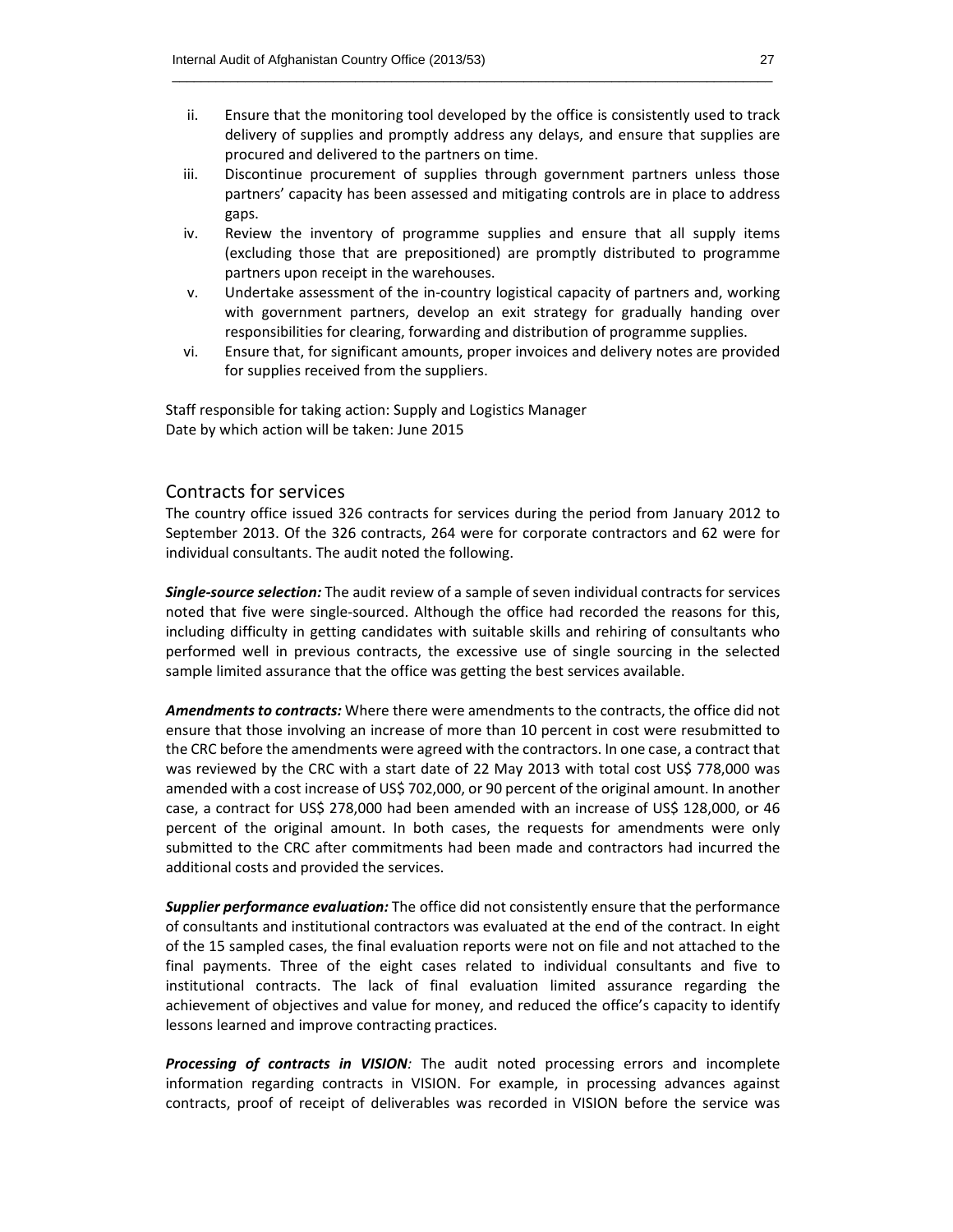rendered. Also, the travel costs were not included as a line item on the contracts in VISION; instead, the office issued travel authorizations separately. Other errors noted included extension of contracts done by issuing new contracts instead of amending existing ones because staff did not know how to make amendments. Further, the information regarding contracts was not consistently filled in under the relevant header/tabs in VISION. For instance, evaluation, sourcing, competitive/single source, and CRC review were not reflected in VISION.

The gaps noted above were partly due to inadequate oversight on contracts management. For example, the Human Resources Unit did not always review the proposals for hiring individual consultants, and did not review compliance with required processes in VISION. Although VISION training had been provided in 2012, refresher training would help to strengthen staff understanding of key aspects of contracts management.

**Agreed action 18 (medium priority):** The country office agrees to:

- i. Ensure competitive selection of consultants and use single source‐selection on an exceptional basis only, in accordance with UNICEF policy and procedures.
- ii. Ensure that proposed amendments with cost increases exceeding the allowable threshold are submitted to the CRC for review before commitments are made and additional costs are incurred by the contractors.
- iii. Ensure that there is final performance evaluation of consultants and institutional contractors and that evaluation reports are kept on file and used to support payment of final consultancy fees.
- iv. Ensure that travel costs related to contracts for services are included in the costs of contracts and correctly coded as separate line items on contracts in VISION.
- v. Request the Human Resources Unit to review all contracts for individual consultants before contracts are issued, and monitor for compliance with all requirements in VISION.
- vi. Provide refresher training to staff on contracts management, including creation of contracts and amendments in VISION, to ensure that contracts are processed and managed in accordance with UNICEF requirements.

Staff responsible for taking action: Chief of Operations and Human Resources Manager Date by which action will be taken: March, 2014

## Operations support: Conclusion

Based on the audit work performed, OIAI concluded at the end of the audit that, subject to implementation of the agreed actions described, the controls and processes over operations support, as defined above, were generally established and functioning during the period under audit.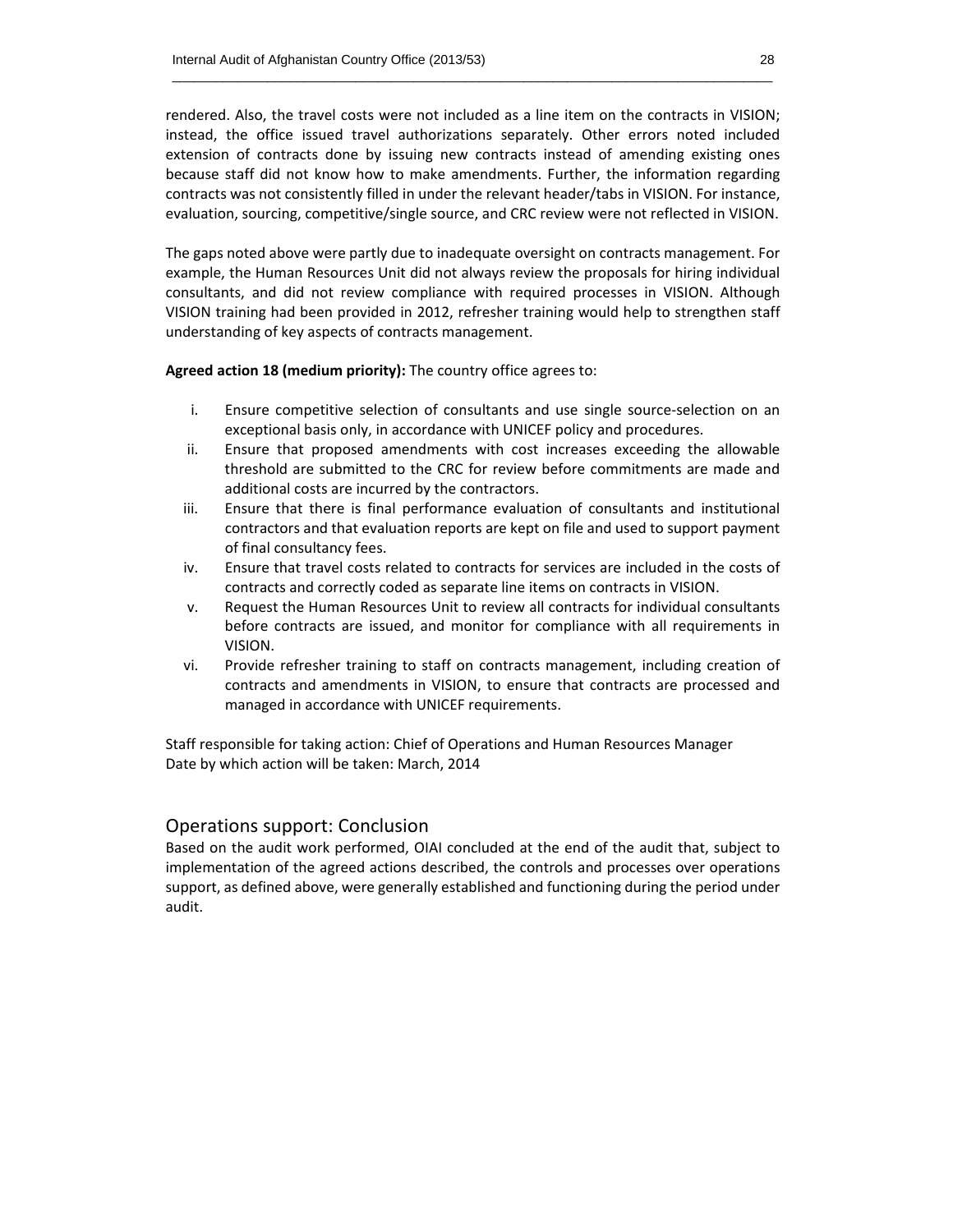## Annex A: Methodology, and definition of priorities and conclusions

The audit team used a combination of methods, including interviews, document reviews, testing samples of transactions. It also visited UNICEF locations and supported programme activities. The audit compared actual controls, governance and risk management practices found in the office against UNICEF policies, procedures and contractual arrangements.

OIAI is firmly committed to working with auditees and helping them to strengthen their internal controls, governance and risk management practices in the way that is most practical for them. With support from the relevant regional office, the country office reviews and comments upon a draft report before the departure of the audit team. The Representative and their staff then work with the audit team on agreed action plans to address the observations. These plans are presented in the report together with the observations they address. OIAI follows up on these actions, and reports quarterly to management on the extent to which they have been implemented. When appropriate, OIAI may agree an action with, or address a recommendation to, an office other than the auditee (for example, a regional office or HQ division).

The audit looks for areas where internal controls can be strengthened to reduce exposure to fraud or irregularities. It is not looking for fraud itself. This is consistent with normal practices. However, UNICEF's auditors will consider any suspected fraud or mismanagement reported before or during an audit, and will ensure that the relevant bodies are informed. This may include asking the Investigations section to take action if appropriate.

The audit was conducted in accordance with the International Standards for the Professional Practice of Internal Auditing of the Institute of Internal Auditors. OIAI also followed the reporting standards of International Organization of Supreme Audit Institutions.

## Priorities attached to agreed actions

- **High:** Action is considered imperative to ensure that the audited entity is not exposed to high risks. Failure to take action could result in major consequences and issues.
- **Medium:** Action is considered necessary to avoid exposure to significant risks. Failure to take action could result in significant consequences.
- **Low:** Action is considered desirable and should result in enhanced control or better value for money. Low-priority actions, if any, are agreed with the countryoffice management but are not included in the final report.

## **Conclusions**

The conclusions presented at the end of each audit area fall into four categories:

## *[Unqualified (satisfactory) conclusion]*

Based on the audit work performed, OIAI concluded at the end of the audit that the control